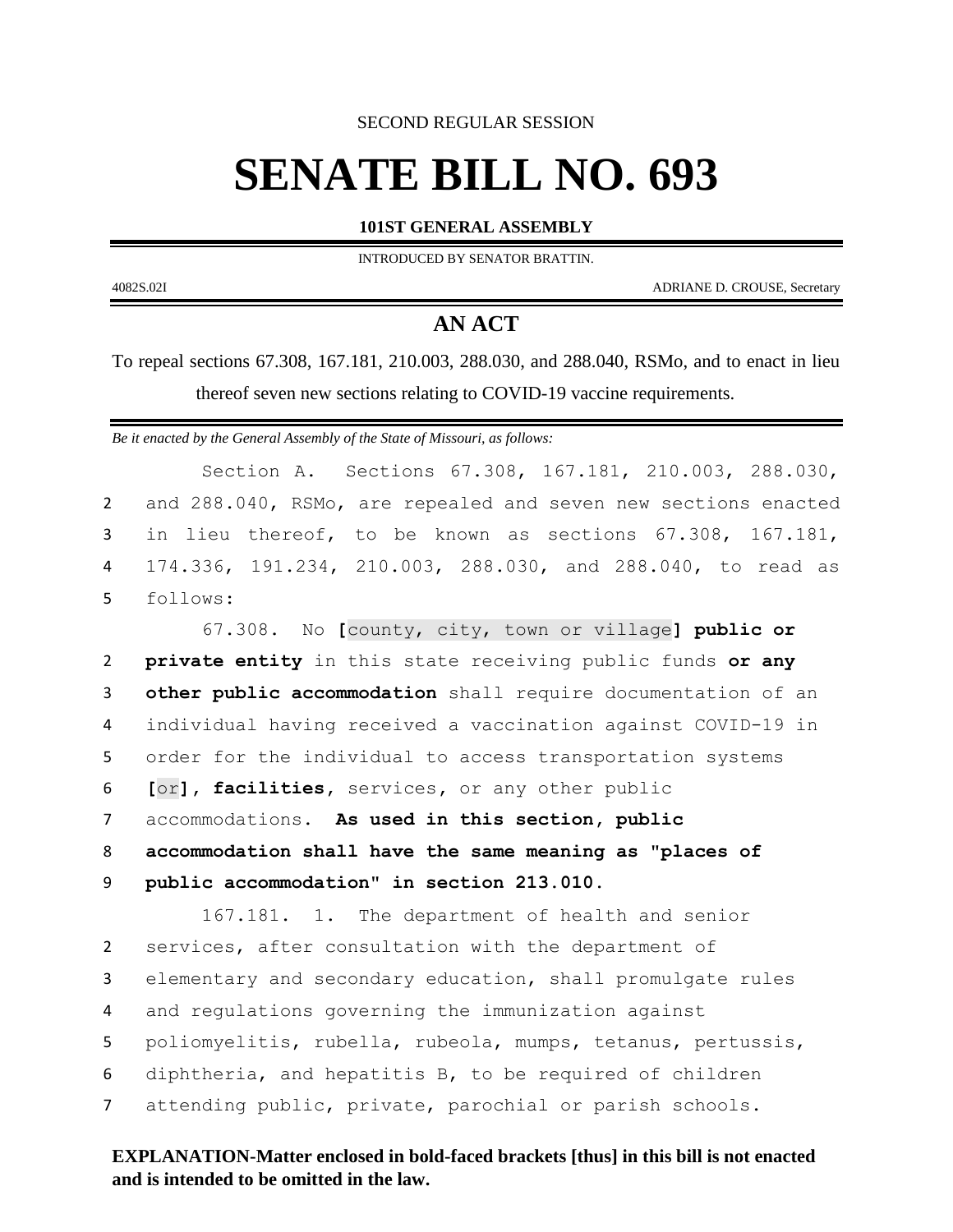Such rules and regulations may modify the immunizations that are required of children in this subsection. The immunizations required and the manner and frequency of their administration shall conform to recognized standards of medical practice. The department of health and senior services shall supervise and secure the enforcement of the required immunization program.

 2. It is unlawful for any student to attend school unless he has been immunized as required under the rules and regulations of the department of health and senior services, and can provide satisfactory evidence of such immunization; except that if he produces satisfactory evidence of having begun the process of immunization, he may continue to attend school as long as the immunization process is being accomplished in the prescribed manner. It is unlawful for any parent or guardian to refuse or neglect to have his child immunized as required by this section, unless the child is properly exempted.

 3. This section shall not apply to any child if one parent or guardian objects in writing to his school administrator against the immunization of the child, because of religious beliefs or medical contraindications. In cases where any such objection is for reasons of medical contraindications, a statement from a duly licensed physician must also be provided to the school administrator.

 4. Each school superintendent, whether of a public, private, parochial or parish school, shall cause to be prepared a record showing the immunization status of every child enrolled in or attending a school under his jurisdiction. The name of any parent or guardian who neglects or refuses to permit a nonexempted child to be immunized against diseases as required by the rules and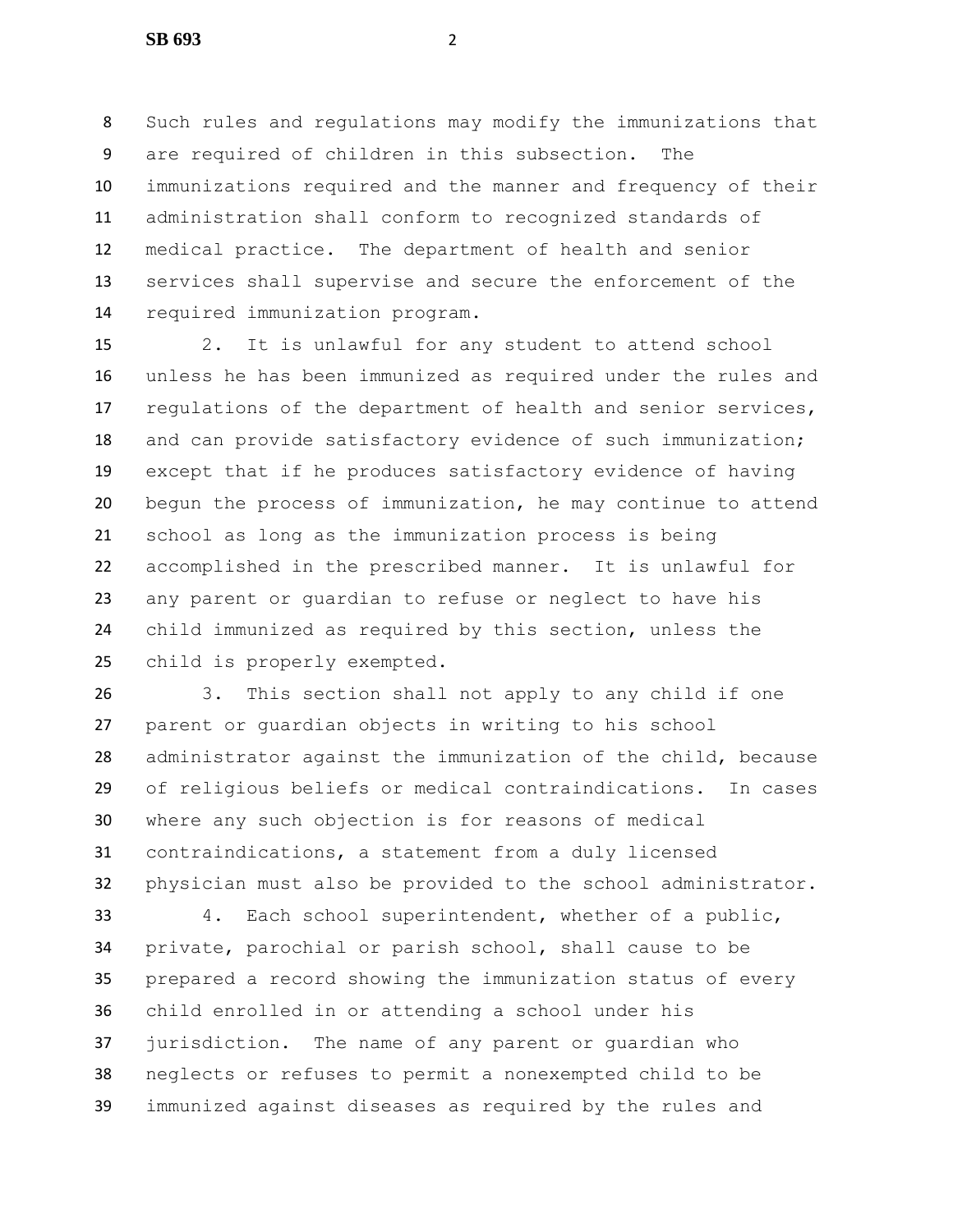regulations promulgated pursuant to the provisions of this section shall be reported by the school superintendent to the department of health and senior services.

 5. The immunization required may be done by any duly licensed physician or by someone under his direction. If the parent or guardian is unable to pay, the child shall be immunized at public expense by a physician or nurse at or from the county, district, city public health center or a school nurse or by a nurse or physician in the private office or clinic of the child's personal physician with the costs of immunization paid through the state Medicaid program, private insurance or in a manner to be determined by the department of health and senior services subject to state and federal appropriations, and after consultation with the school superintendent and the advisory committee established in section 192.630. When a child receives his or her immunization, the treating physician may also administer the appropriate fluoride treatment to the child's teeth.

 6. Funds for the administration of this section and for the purchase of vaccines for children of families unable to afford them shall be appropriated to the department of health and senior services from general revenue or from federal funds if available.

 7. **No student shall be required, as a condition of school attendance or participation in school-sponsored extracurricular activities, to be immunized against COVID- 19. No school shall require students to undergo COVID-19 diagnostic testing as an alternative to receiving a COVID-19 vaccination.**

 **8.** No rule or portion of a rule promulgated under the authority of this section shall become effective unless it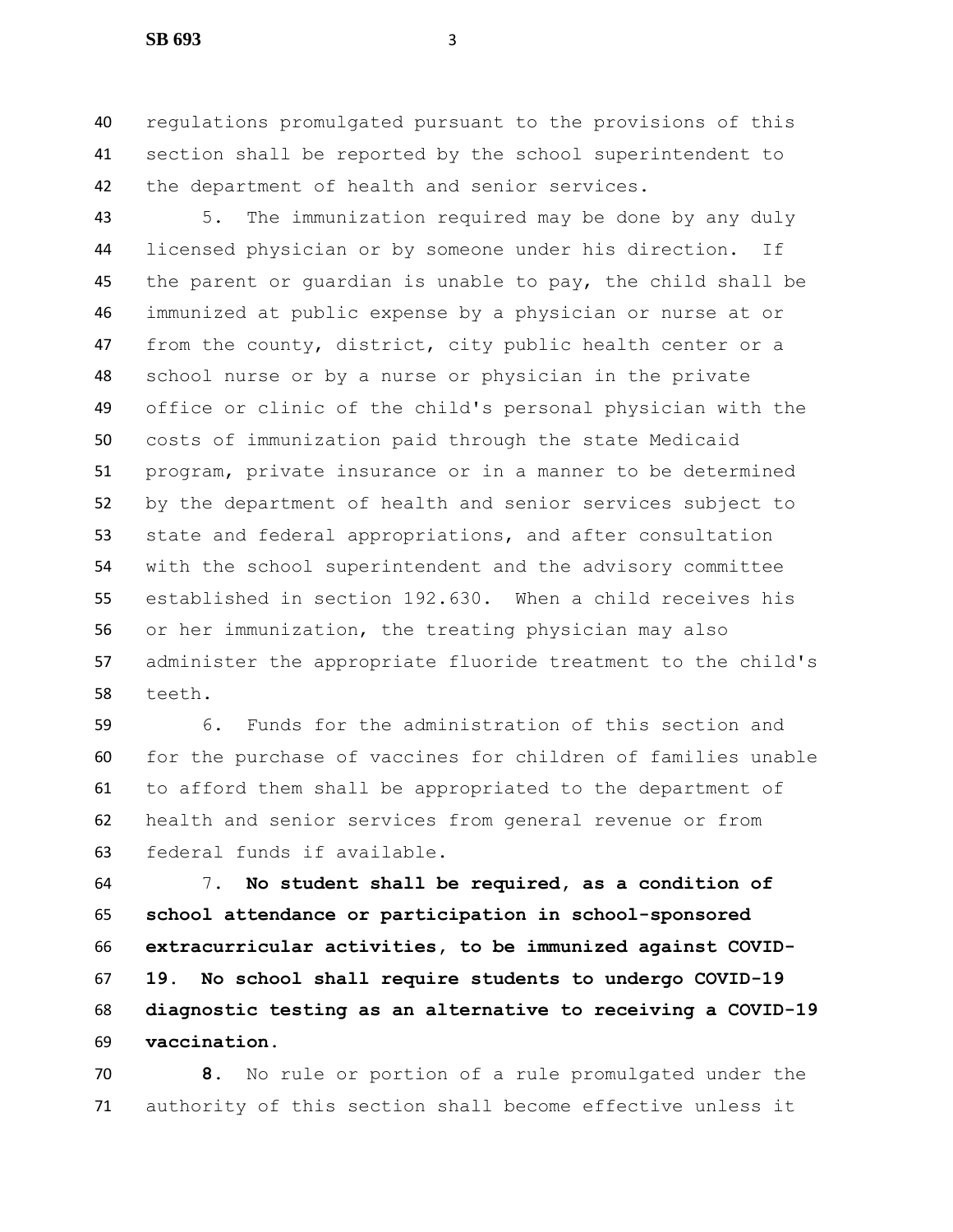has been promulgated pursuant to the provisions of chapter 536. Any rule or portion of a rule, as that term is defined in section 536.010, that is created under the authority delegated in this section shall become effective only if it complies with and is subject to all of the provisions of chapter 536 and, if applicable, section 536.028. This section and chapter 536 are nonseverable and if any of the powers vested with the general assembly pursuant to chapter 536 to review, to delay the effective date or to disapprove and annul a rule are subsequently held unconstitutional, then the grant of rulemaking authority and any rule proposed or adopted after August 28, 2001, shall be invalid and void.

 **174.336. No public institution of higher education in this state shall require any student, whether residing on campus or not, to have received a COVID-19 vaccine in order to access educational and other services, including, but not limited to, in-class attendance, school-sponsored extracurricular activities, and access to school buildings and facilities. No public institution of higher education in this state shall require any student to undergo COVID-19 diagnostic testing as an alternative to receiving a COVID-19 vaccination.**

 **191.234. 1. For the purposes of this section, "employer" shall mean any person or entity employing any person for hire within the state of Missouri, including a public employer.**

 **2. It shall be unlawful for an employer to require an employee to receive COVID-19 vaccination as a condition of employment without permitting the employee to be exempted from such vaccination requirements because of the employee's religious or philosophical beliefs, medical condition,**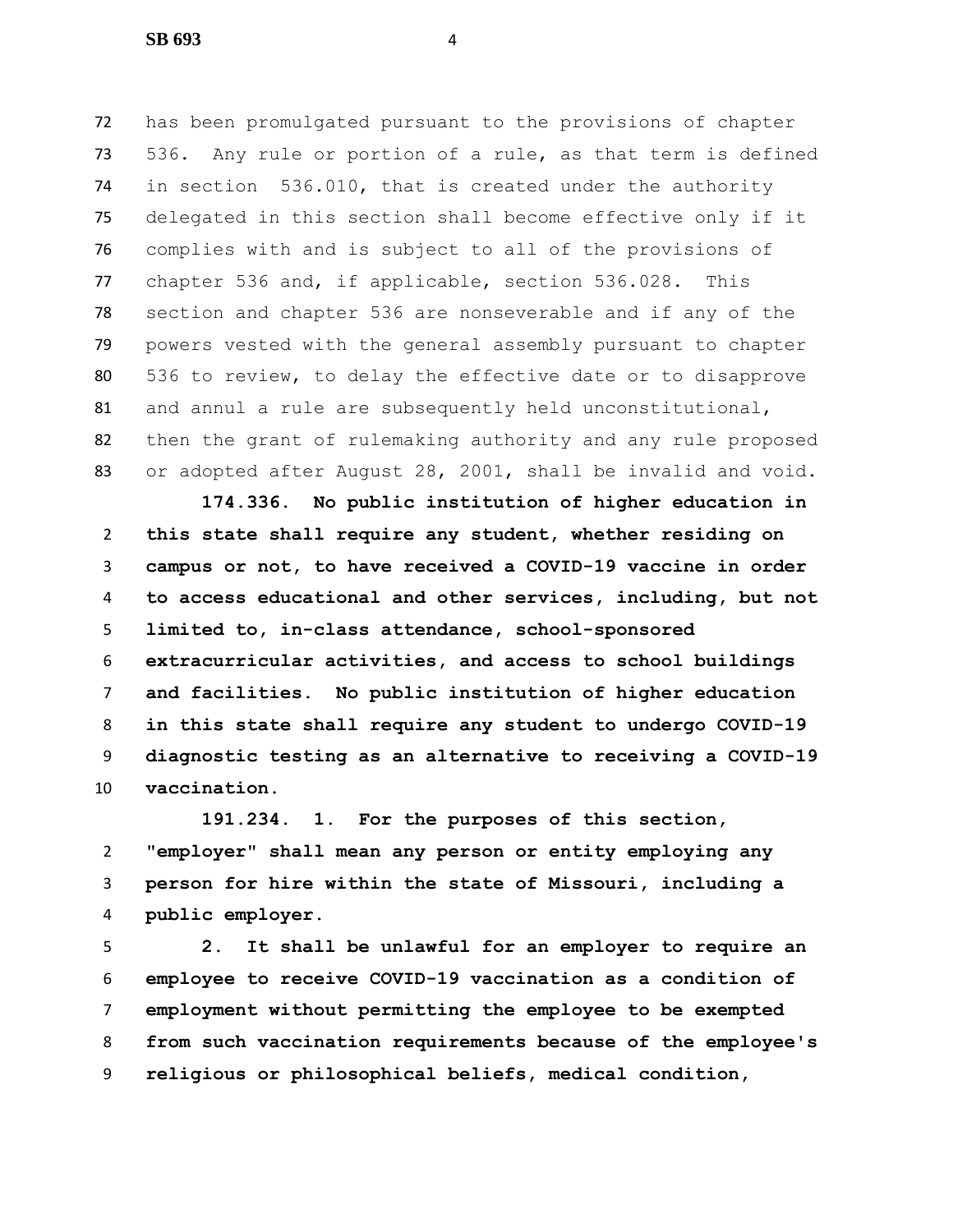**including pregnancy or future pregnancies, or previous exposure to and recovery from COVID-19.**

 **3. The employer may require the employee seeking the exemption to provide such request in writing. No employer shall require the employee to explain, prove, defend, or otherwise substantiate his or her religious or philosophical beliefs or medical conditions relating to requesting the vaccination exemption.**

 **4. The department of health and senior services shall develop a form and make such form available to employers and employees to utilize in requesting a vaccination exemption.**

 **5. No employer shall require an employee who has requested or received a vaccination exemption to undergo COVID-19 diagnostic testing in place of a vaccination.**

 **6. In the case of a public employer, any record of vaccinations, exemptions, testing, or other related employee information containing identifying information of the employee shall be considered a closed record under chapter 610.**

 **7. No employer shall refuse employment, discharge, discipline, retaliate against, fail to promote, or otherwise discriminate against an employee or prospective employee who requests a vaccination exemption under this section. A prospective, current, or former employee may bring a civil action against an employer for a violation of this section. A prevailing plaintiff shall be entitled to any one or more of the following:**

 **(1) Back pay or reinstatement, with three times the back pay plus fringe benefits or prospective wages and benefits;**

 **(2) Damages, including punitive and actual damages; (3) Injunctive and any other court-approved relief; and**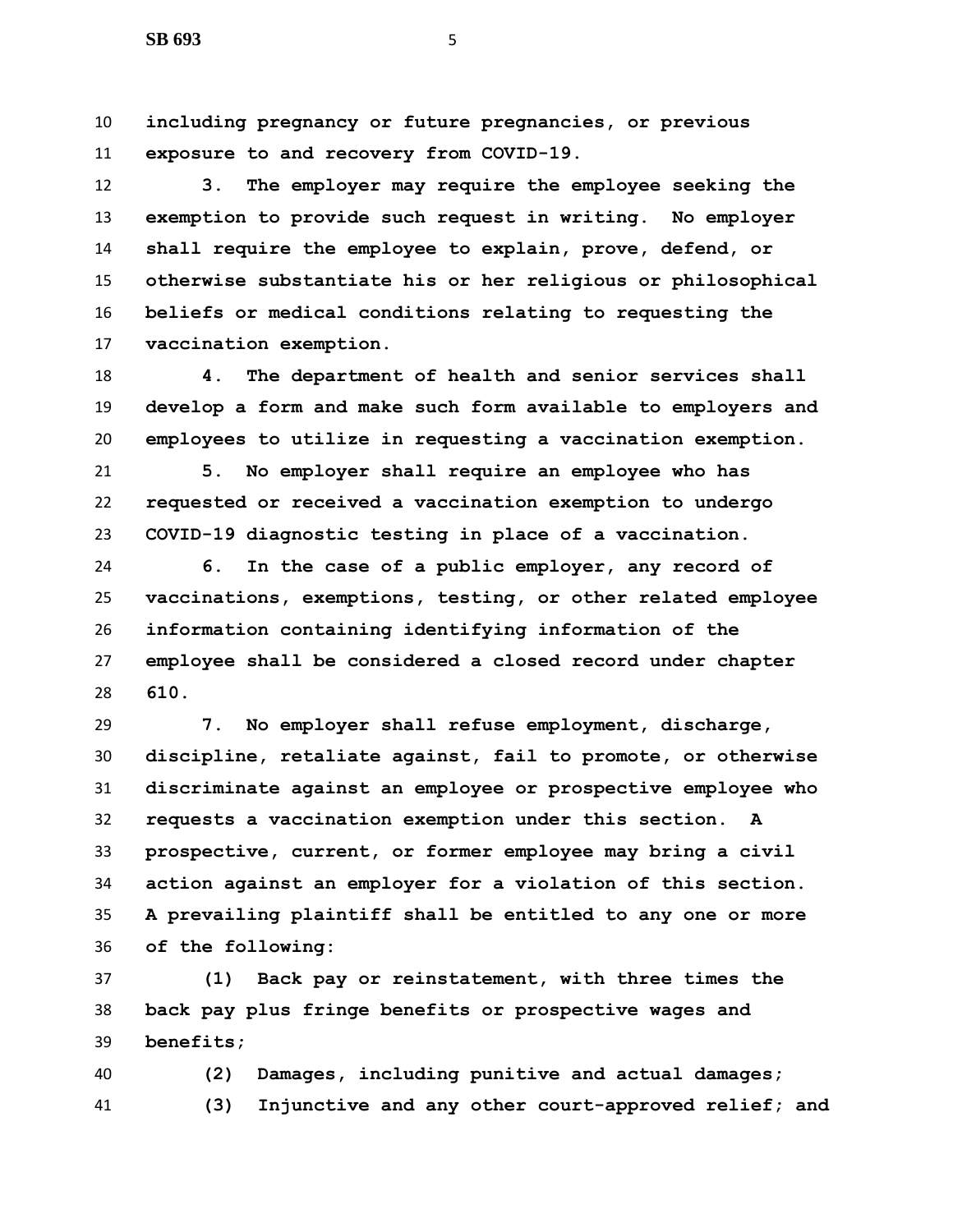### **(4) Reasonable attorney's fees and costs.**

 210.003. 1. No child shall be permitted to enroll in 2 or attend any public, private or parochial day care center, preschool or nursery school caring for ten or more children unless such child has been adequately immunized against vaccine-preventable childhood illnesses specified by the department of health and senior services in accordance with recommendations of the Centers for Disease Control and Prevention Advisory Committee on Immunization Practices (ACIP)**, but not including COVID-19**. The parent or guardian of such child shall provide satisfactory evidence of the required immunizations.

 2. A child who has not completed all immunizations appropriate for his or her age may enroll, if:

 (1) Satisfactory evidence is produced that such child has begun the process of immunization. The child may continue to attend as long as the immunization process is being accomplished according to the ACIP/Missouri department of health and senior services recommended schedule;

 (2) The parent or guardian has signed and placed on file with the day care administrator a statement of exemption which may be either of the following:

 (a) A medical exemption, by which a child shall be exempted from the requirements of this section upon certification by a licensed physician that such immunization would seriously endanger the child's health or life; or

 (b) A parent or guardian exemption, by which a child shall be exempted from the requirements of this section if one parent or guardian files a written objection to immunization with the day care administrator; or

 (3) The child is homeless or in the custody of the children's division and cannot provide satisfactory evidence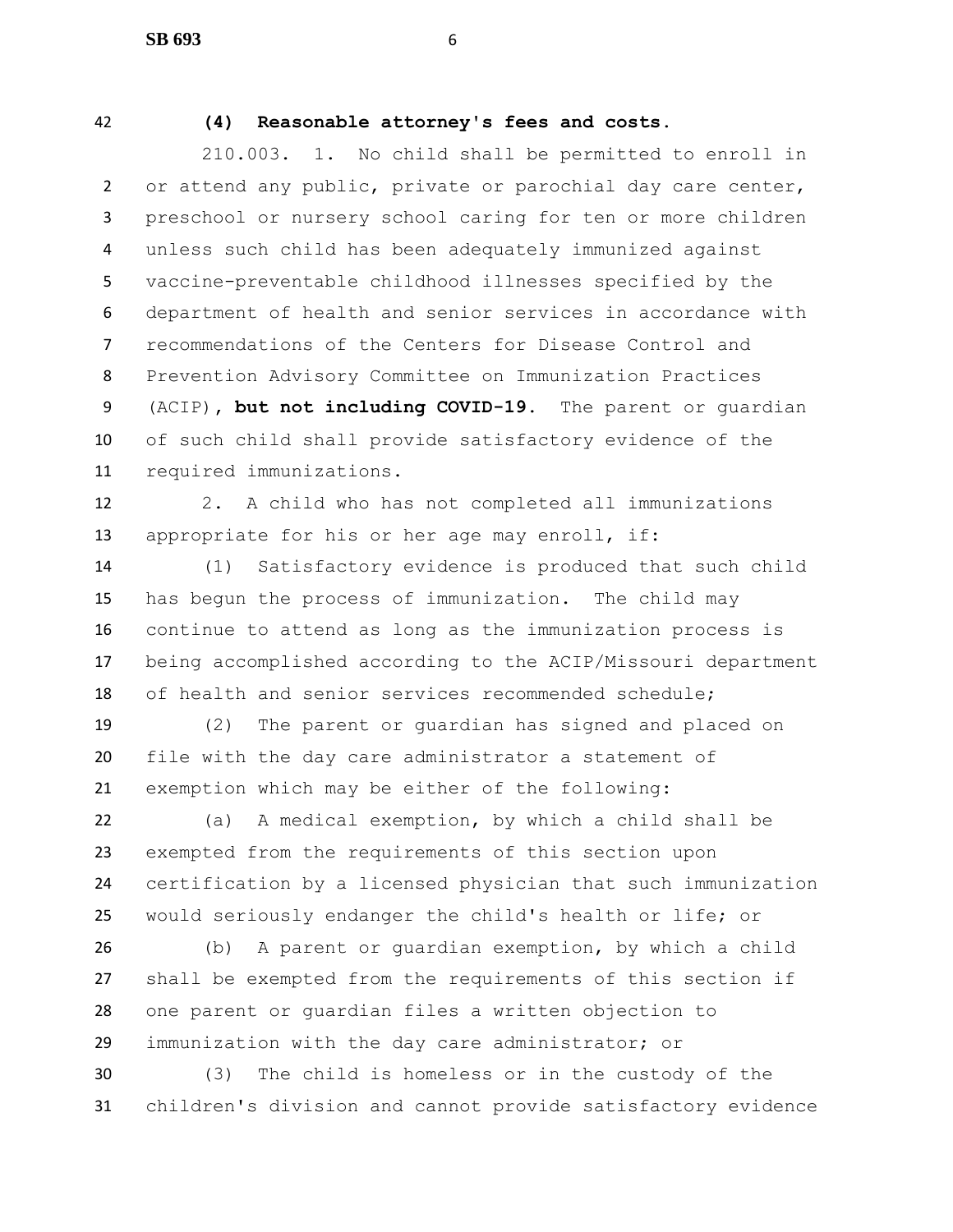of the required immunizations. Satisfactory evidence shall be presented within thirty days of enrollment and shall confirm either that the child has completed all immunizations appropriate for his or her age or has begun the process of immunization. If the child has begun the process of immunization, he or she may continue to attend as long as the process is being accomplished according to the schedule recommended by the department of health and senior services.

 Exemptions shall be accepted by the day care administrator when the necessary information as determined by the department of health and senior services is filed with the day care administrator by the parent or guardian. Exemption forms shall be provided by the department of health and senior services.

 3. In the event of an outbreak or suspected outbreak of a vaccine-preventable disease within a particular facility, the administrator of the facility shall follow the control measures instituted by the local health authority or the department of health and senior services or both the local health authority and the department of health and senior services, as established in Rule 19 CSR 20-20.040, "Measures for the Control of Communicable, Environmental and Occupational Diseases".

 4. The administrator of each public, private or parochial day care center, preschool or nursery school shall cause to be prepared a record of immunization of every child enrolled in or attending a facility under his or her jurisdiction. An annual summary report shall be made by January fifteenth showing the immunization status of each child enrolled, using forms provided for this purpose by the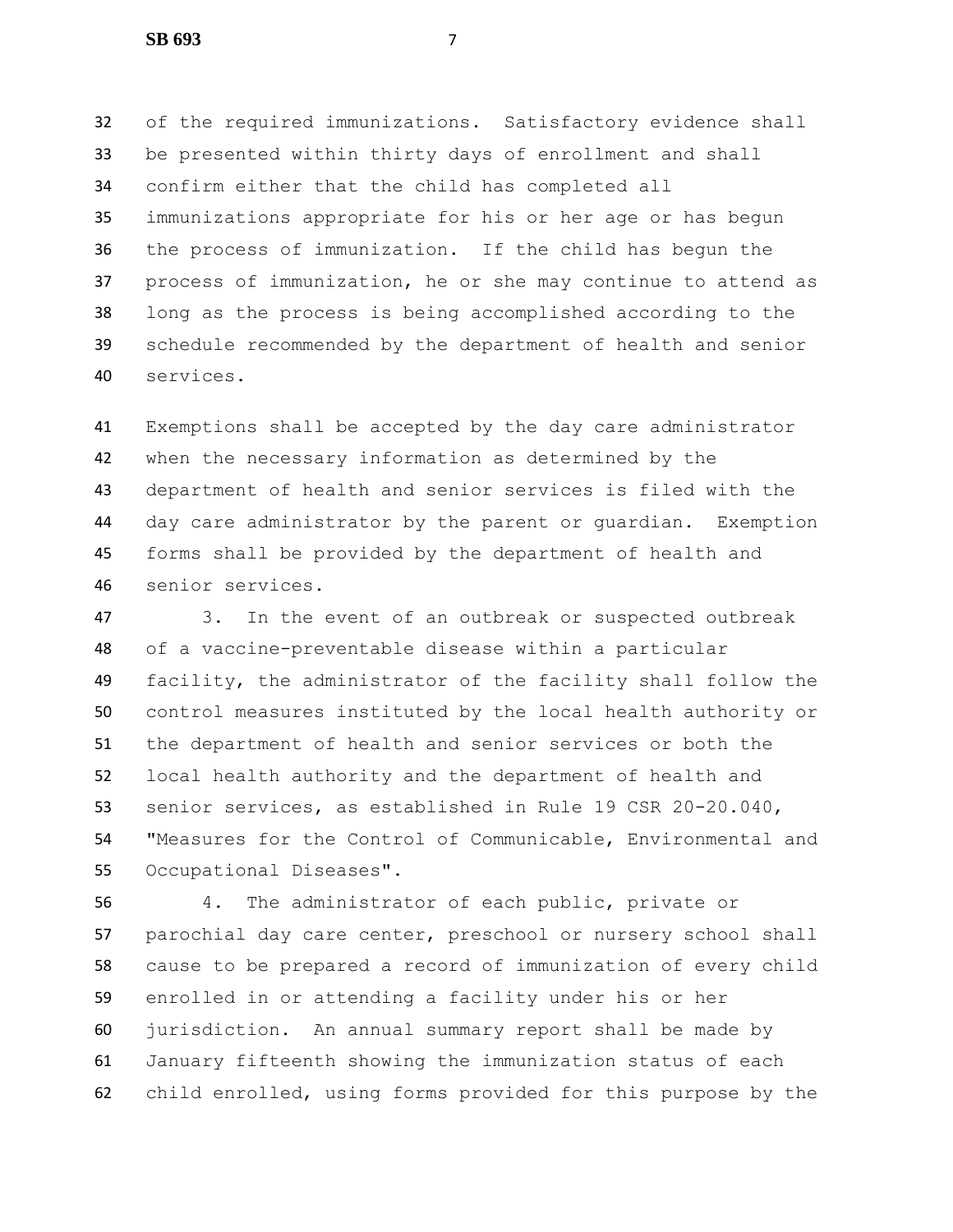department of health and senior services. The immunization records shall be available for review by department of health and senior services personnel upon request.

 5. For purposes of this section, "satisfactory evidence of immunization" means a statement, certificate or record from a physician or other recognized health facility or personnel, stating that the required immunizations have been given to the child and verifying the type of vaccine and the month, day and year of administration.

 6. Nothing in this section shall preclude any political subdivision from adopting more stringent rules regarding the immunization of preschool children.

 7. All public, private, and parochial day care centers, preschools, and nursery schools shall notify the parent or guardian of each child at the time of initial enrollment in or attendance at the facility that the parent or guardian may request notice of whether there are children currently enrolled in or attending the facility for whom an immunization exemption has been filed. Beginning December 1, 2015, all public, private, and parochial day care centers, preschools, and nursery schools shall notify the parent or guardian of each child currently enrolled in or attending the facility that the parent or guardian may request notice of whether there are children currently enrolled in or attending the facility for whom an immunization exemption has been filed. Any public, private, or parochial day care center, preschool, or nursery school shall notify the parent or guardian of a child enrolled in or attending the facility, upon request, of whether there are children currently enrolled in or attending the facility for whom an immunization exemption has been filed.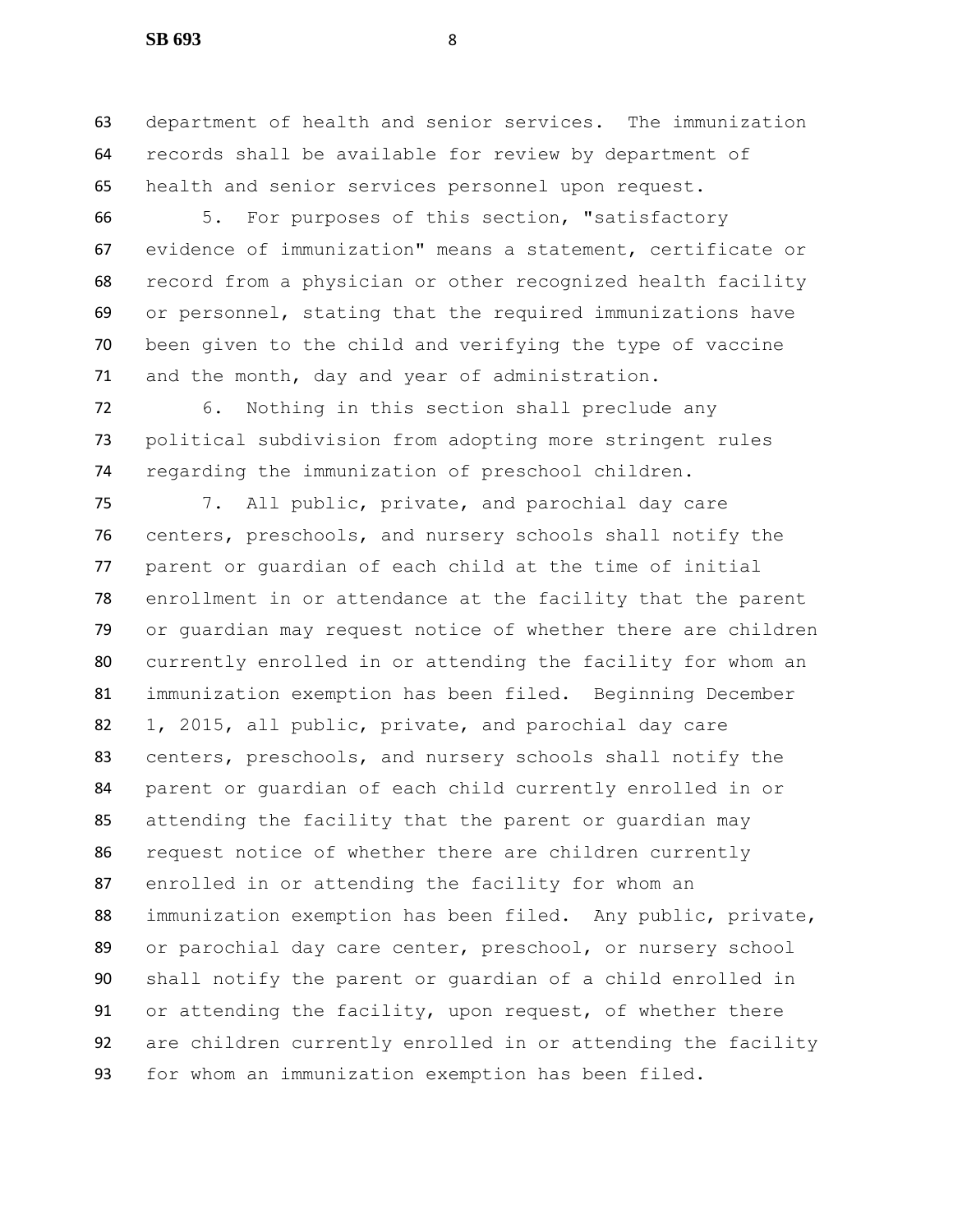288.030. 1. As used in this chapter, unless the context clearly requires otherwise, the following terms mean: (1) "Appeals tribunal", a referee or a body consisting

 of three referees appointed to conduct hearings and make decisions on appeals from administrative determinations, petitions for reassessment, and claims referred pursuant to subsection 2 of section 288.070;

 (2) "Base period", the first four of the last five completed calendar quarters immediately preceding the first day of an individual's benefit year;

 (3) "Benefit year", the one-year period beginning with the first day of the first week with respect to which an insured worker first files an initial claim for determination of such worker's insured status, and thereafter the one-year period beginning with the first day of the first week with respect to which the individual, providing the individual is then an insured worker, next files such an initial claim after the end of the individual's last preceding benefit year;

 (4) "Benefits", the money payments payable to an insured worker, as provided in this chapter, with respect to such insured worker's unemployment;

 (5) "Calendar quarter", the period of three consecutive calendar months ending on March thirty-first, June thirtieth, September thirtieth, or December thirty-first;

 (6) "Claimant", an individual who has filed an initial claim for determination of such individual's status as an insured worker, a notice of unemployment, a certification for waiting week credit, or a claim for benefits;

 (7) "Commission", the labor and industrial relations commission of Missouri;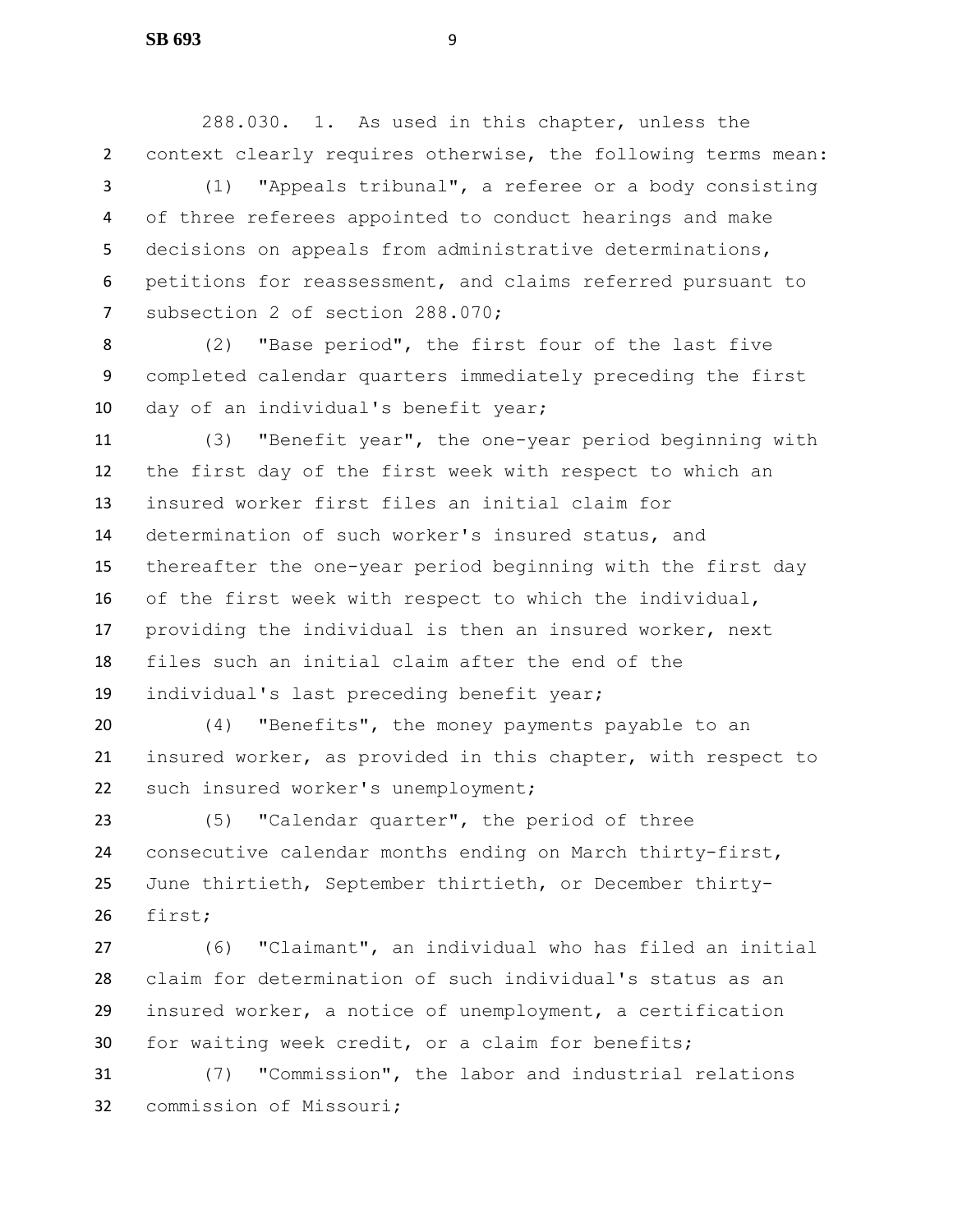(8) "Common paymaster", two or more related corporations in which one of the corporations has been designated to disburse remuneration to concurrently employed individuals of any of the related corporations; (9) "Contributions", the money payments to the unemployment compensation fund required by this chapter, exclusive of interest and penalties;

 (10) "Decision", a ruling made by an appeals tribunal or the commission after a hearing;

 (11) "Deputy", a representative of the division designated to make investigations and administrative determinations on claims or matters of employer liability or to perform related work;

 (12) "Determination", any administrative ruling made by the division without a hearing;

 (13) "Director", the administrative head of the division of employment security;

 (14) "Division", the division of employment security which administers this chapter;

 (15) "Employing unit", any individual, organization, partnership, corporation, common paymaster, or other legal entity, including the legal representatives thereof, which has or, subsequent to June 17, 1937, had in its employ one or more individuals performing services for it within this state. All individuals performing services within this state for any employing unit which maintains two or more separate establishments within this state shall be deemed to be employed by a single employing unit for all the purposes of this chapter. Each individual engaged to perform or to assist in performing the work of any person in the service of an employing unit shall be deemed to be engaged by such employing unit for all the purposes of this chapter, whether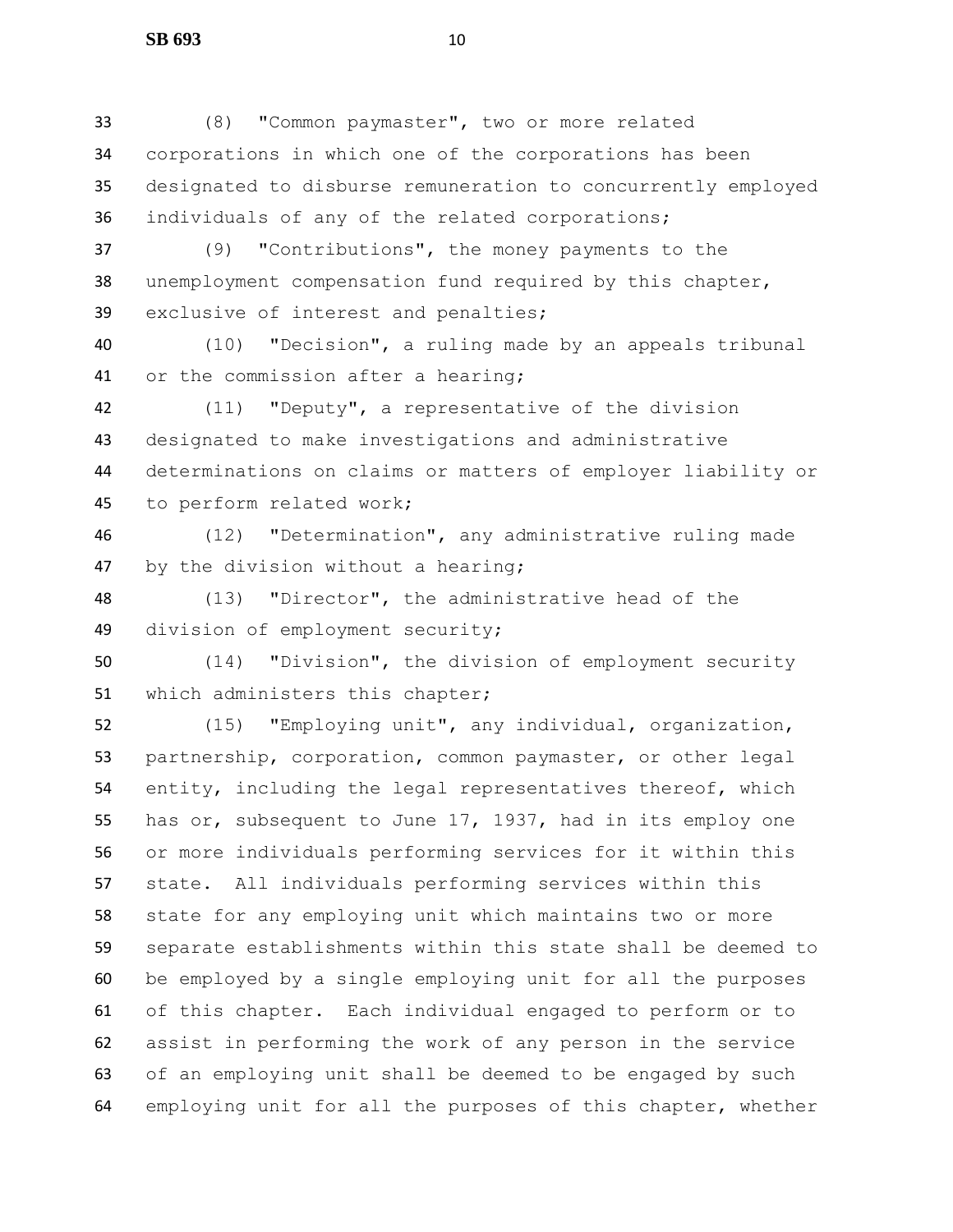such individual was engaged or paid directly by such employing unit or by such person, provided the employing unit had actual or constructive knowledge of the work;

 (16) "Employment office", a free public employment office operated by this or any other state as a part of a state controlled system of public employment offices including any location designated by the state as being a 72 part of the one-stop career system;

 (17) "Equipment", a motor vehicle, straight truck, tractor, semitrailer, full trailer, any combination of these and any other type of equipment used by authorized carriers in the transportation of property for hire;

 (18) "Fund", the unemployment compensation fund established by this chapter;

 (19) "Governmental entity", the state, any political subdivision thereof, any instrumentality of any one or more of the foregoing which is wholly owned by this state and one or more other states or political subdivisions and any instrumentality of this state or any political subdivision thereof and one or more other states or political subdivisions;

 (20) "Initial claim", an application, in a form prescribed by the division, made by an individual for the determination of the individual's status as an insured worker;

 (21) "Insured work", employment in the service of an employer;

 (22) (a) As to initial claims filed after December 31, 1990, "insured worker", a worker who has been paid wages for insured work in the amount of one thousand dollars or more in at least one calendar quarter of such worker's base period and total wages in the worker's base period equal to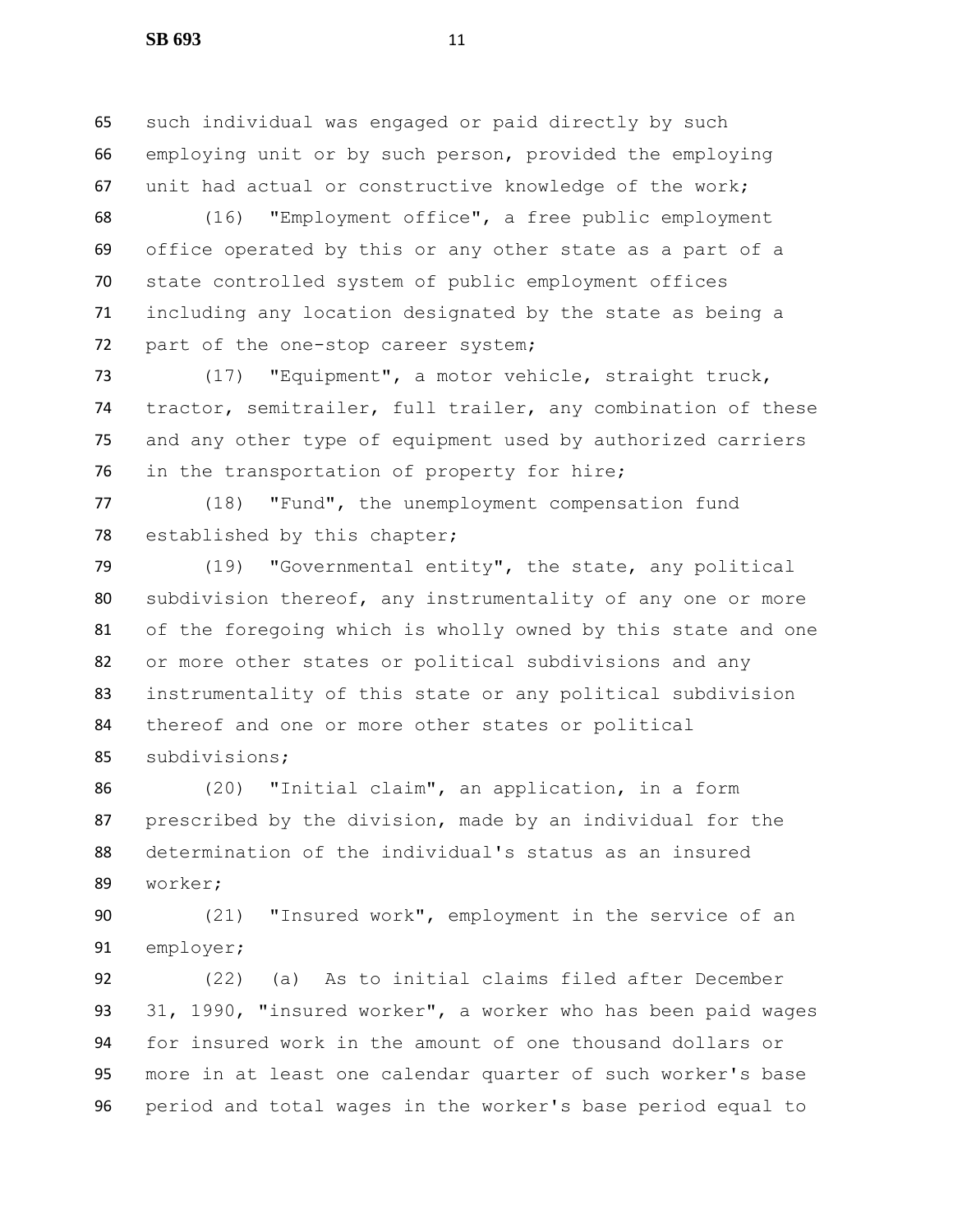at least one and one-half times the insured wages in that calendar quarter of the base period in which the worker's insured wages were the highest, or in the alternative, a worker who has been paid wages in at least two calendar quarters of such worker's base period and whose total base period wages are at least one and one-half times the maximum taxable wage base, taxable to any one employer, in accordance with subsection 2 of section 288.036. For the purposes of this definition, "wages" shall be considered as wage credits with respect to any benefit year, only if such benefit year begins subsequent to the date on which the employing unit by which such wages were paid has become an employer;

 (b) As to initial claims filed after December 31, 2004, wages for insured work in the amount of one thousand two hundred dollars or more, after December 31, 2005, one thousand three hundred dollars or more, after December 31, 2006, one thousand four hundred dollars or more, after December 31, 2007, one thousand five hundred dollars or more in at least one calendar quarter of such worker's base period and total wages in the worker's base period equal to at least one and one-half times the insured wages in that calendar quarter of the base period in which the worker's insured wages were the highest, or in the alternative, a worker who has been paid wages in at least two calendar quarters of such worker's base period and whose total base period wages are at least one and one-half times the maximum taxable wage base, taxable to any one employer, in accordance with subsection 2 of section 288.036;

 (23) "Misconduct", only as the term is used in this chapter, conduct or failure to act in a manner that is connected with work, regardless of whether such conduct or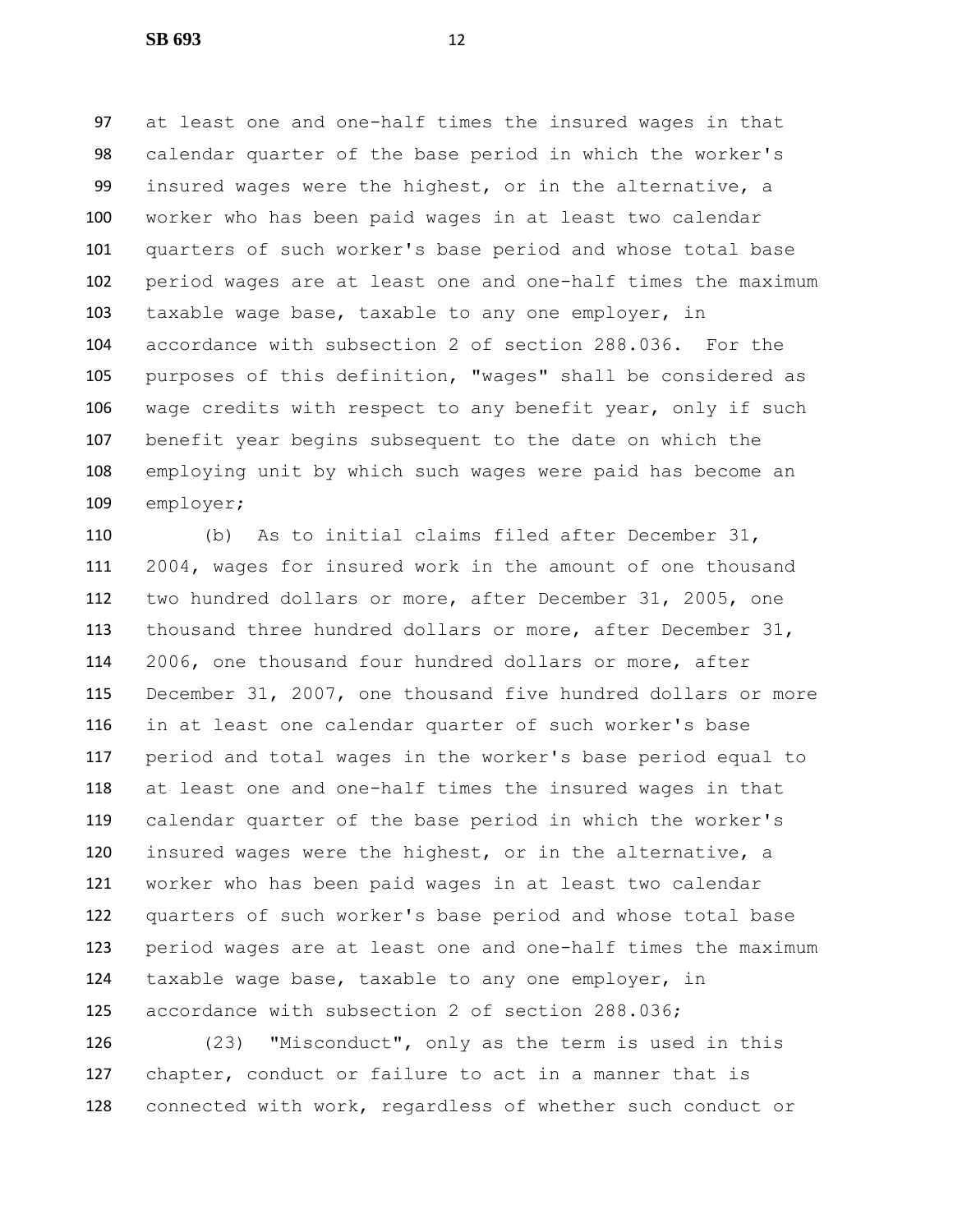failure to act occurs at the workplace or during work hours, which shall include:

 (a) Conduct or a failure to act demonstrating knowing disregard of the employer's interest or a knowing violation of the standards which the employer expects of his or her employee;

 (b) Conduct or a failure to act demonstrating carelessness or negligence in such degree or recurrence as to manifest culpability, wrongful intent, or a knowing disregard of the employer's interest or of the employee's 139 duties and obligations to the employer;

 (c) A violation of an employer's no-call, no-show policy; chronic absenteeism or tardiness in violation of a known policy of the employer; or two or more unapproved absences following a written reprimand or warning relating to an unapproved absence unless such absences are protected by law;

 (d) A knowing violation of a state standard or regulation by an employee of an employer licensed or certified by the state, which would cause the employer to be sanctioned or have its license or certification suspended or revoked; or

 (e) A violation of an employer's rule, unless the employee can demonstrate that:

 a. He or she did not know, and could not reasonably know, of the rule's requirements;

b. The rule is not lawful; or

156 c. The rule is not fairly or consistently enforced;

 **Misconduct shall not include failure to receive a vaccination against COVID-19 if doing so would violate the**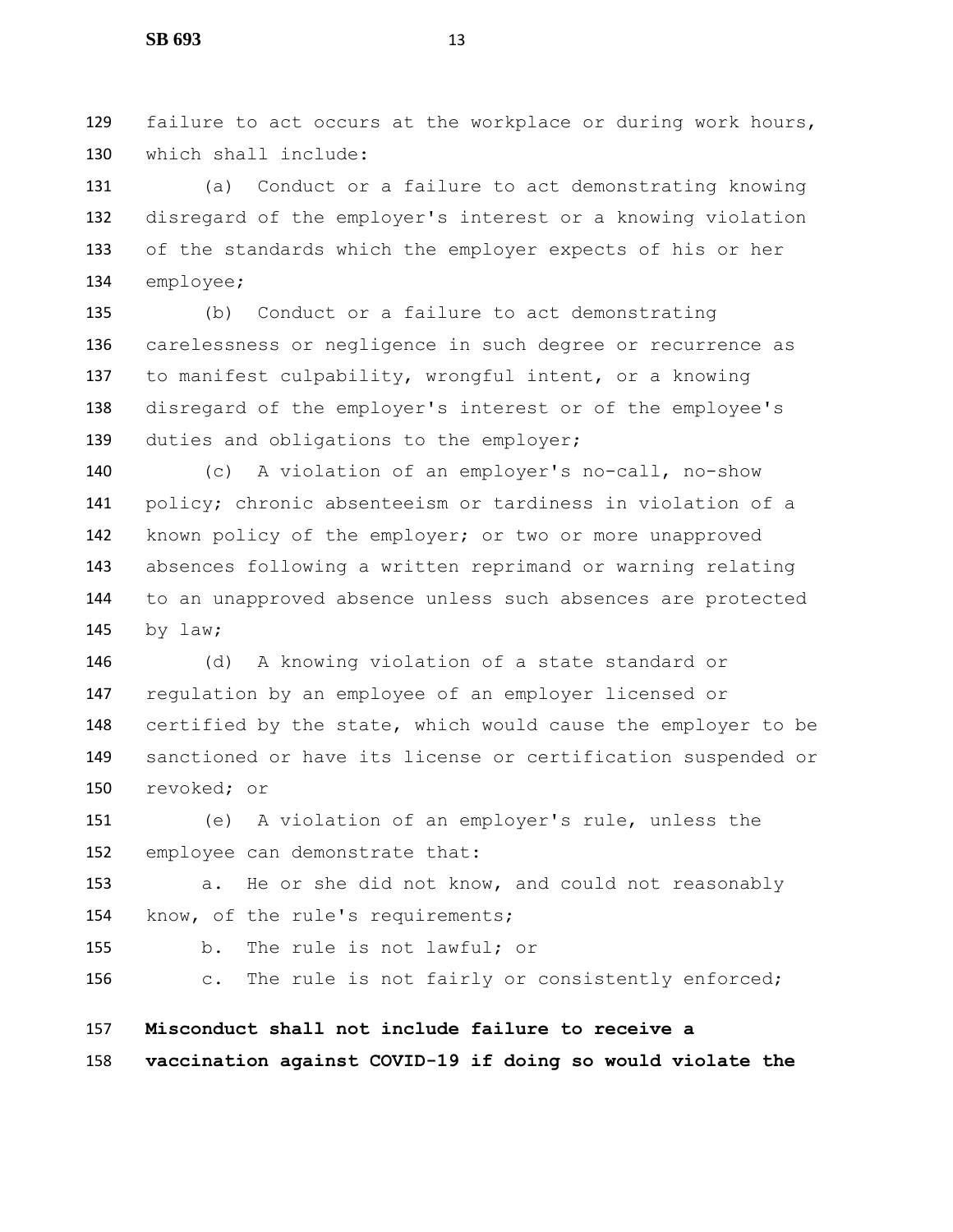**employee's religious or philosophical beliefs or if a vaccine is medically contraindicated for the employee;**

 (24) "Referee", a representative of the division 162 designated to serve on an appeals tribunal;

 (25) "State" includes, in addition to the states of the United States of America, the District of Columbia, Puerto Rico, the Virgin Islands, and the Dominion of Canada;

 (26) "Temporary employee", an employee assigned to 167 work for the clients of a temporary help firm;

 (27) "Temporary help firm", a firm that hires its own employees and assigns them to clients to support or supplement the clients' workforce in work situations such as employee absences, temporary skill shortages, seasonal workloads, and special assignments and projects;

 (28) (a) An individual shall be deemed "totally unemployed" in any week during which the individual performs no services and with respect to which no wages are payable to such individual;

 (b) a. An individual shall be deemed "partially unemployed" in any week of less than full-time work if the wages payable to such individual for such week do not equal or exceed the individual's weekly benefit amount plus twenty dollars;

 b. Effective for calendar year 2007 and each year thereafter, an individual shall be deemed "partially unemployed" in any week of less than full-time work if the wages payable to such individual for such week do not equal or exceed the individual's weekly benefit amount plus twenty dollars or twenty percent of his or her weekly benefit 188 amount, whichever is greater;

 (c) An individual's "week of unemployment" shall begin the first day of the calendar week in which the individual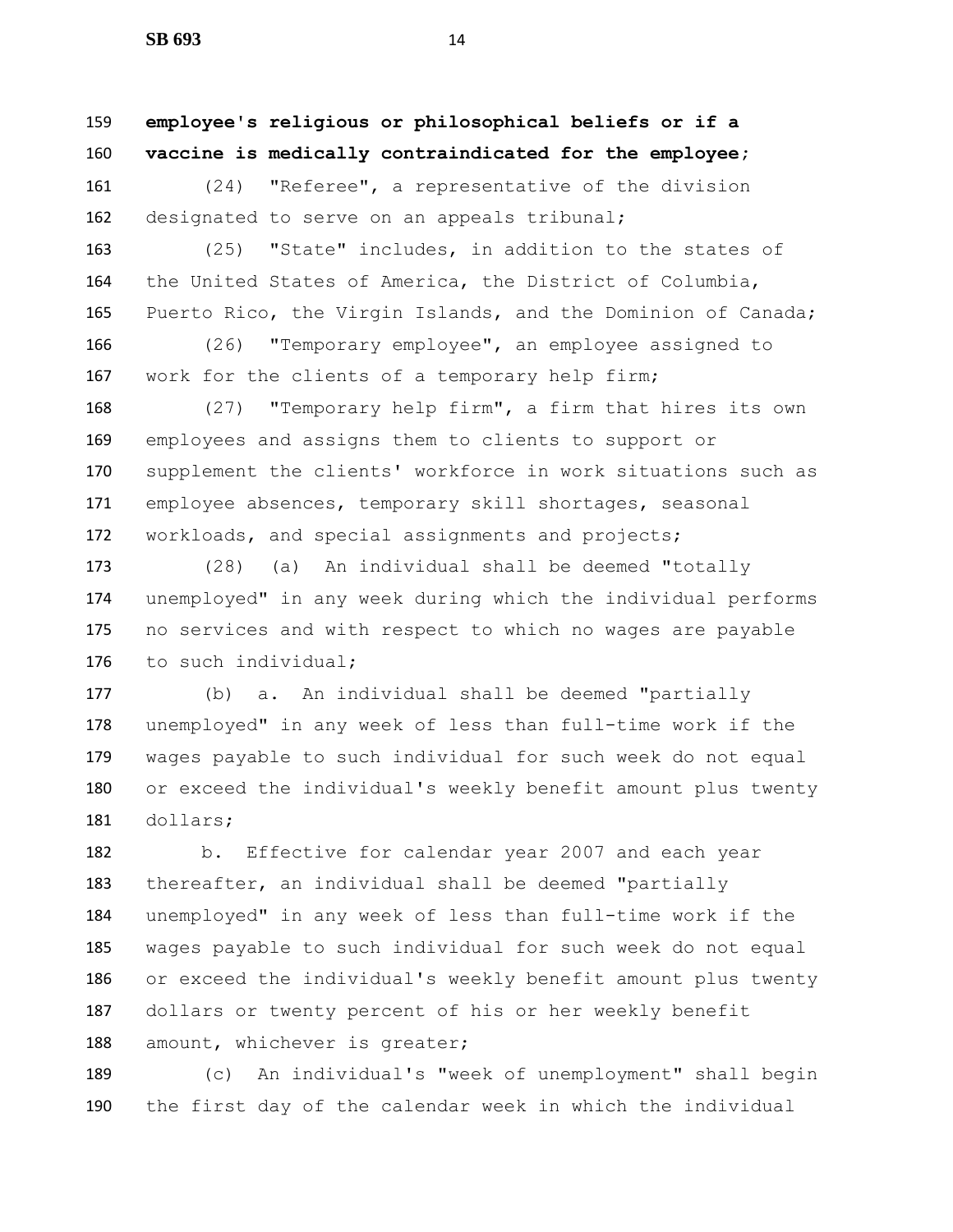registers at an employment office except that, if for good cause the individual's registration is delayed, the week of unemployment shall begin the first day of the calendar week in which the individual would have otherwise registered. The requirement of registration may by regulation be postponed or eliminated in respect to claims for partial unemployment or may by regulation be postponed in case of a mass layoff due to a temporary cessation of work;

 (29) "Waiting week", the first week of unemployment for which a claim is allowed in a benefit year or if no waiting week has occurred in a benefit year in effect on the effective date of a shared work plan, the first week of participation in a shared work unemployment compensation program pursuant to section 288.500.

 2. The Missouri average annual wage shall be computed as of June thirtieth of each year, and shall be applicable to the following calendar year. The Missouri average annual wage shall be calculated by dividing the total wages reported as paid for insured work in the preceding calendar year by the average of mid-month employment reported by employers for the same calendar year. The Missouri average weekly wage shall be computed by dividing the Missouri average annual wage as computed in this subsection by fifty-two.

288.040. 1. A claimant who is unemployed and has been determined to be an insured worker shall be eligible for benefits for any week only if the deputy finds that:

 (1) The claimant has registered for work at and thereafter has continued to report at an employment office in accordance with such regulations as the division may prescribe;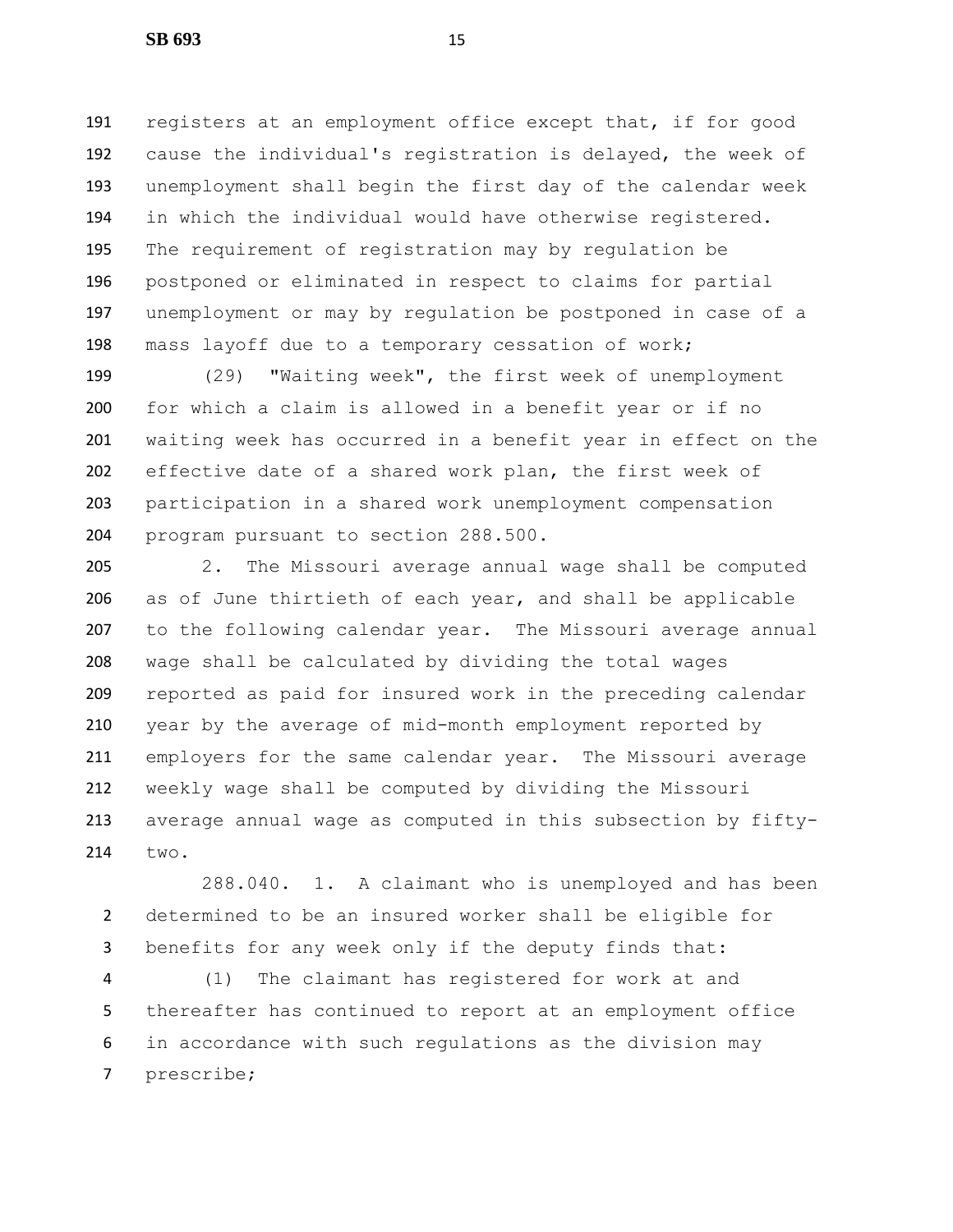(2) The claimant is able to work and is available for work. No person shall be deemed available for work unless such person has been and is actively and earnestly seeking work. Upon the filing of an initial or renewed claim, and prior to the filing of each weekly claim thereafter, the deputy shall notify each claimant of the number of work search contacts required to constitute an active search for work. Unless the deputy directs otherwise, a claimant shall make a minimum of three work search contacts during any week for which he or she claims benefits. No person shall be considered not available for work, pursuant to this subdivision, solely because he or she is a substitute teacher or is on jury duty. A claimant shall not be determined to be ineligible pursuant to this subdivision because of not actively and earnestly seeking work if:

 (a) The claimant is participating in training approved pursuant to Section 236 of the Trade Act of 1974, as amended, (19 U.S.C.A. Sec. 2296, as amended);

 (b) The claimant is temporarily unemployed through no fault of his or her own and has a definite recall date within eight weeks of his or her first day of unemployment; however, upon application of the employer responsible for the claimant's unemployment, such eight-week period may be extended not to exceed a total of sixteen weeks at the discretion of the director;

 (3) The claimant has reported to an office of the division as directed by the deputy, but at least once every four weeks, except that a claimant shall be exempted from the reporting requirement of this subdivision if:

 (a) The claimant is claiming benefits in accordance with division regulations dealing with partial or temporary total unemployment; or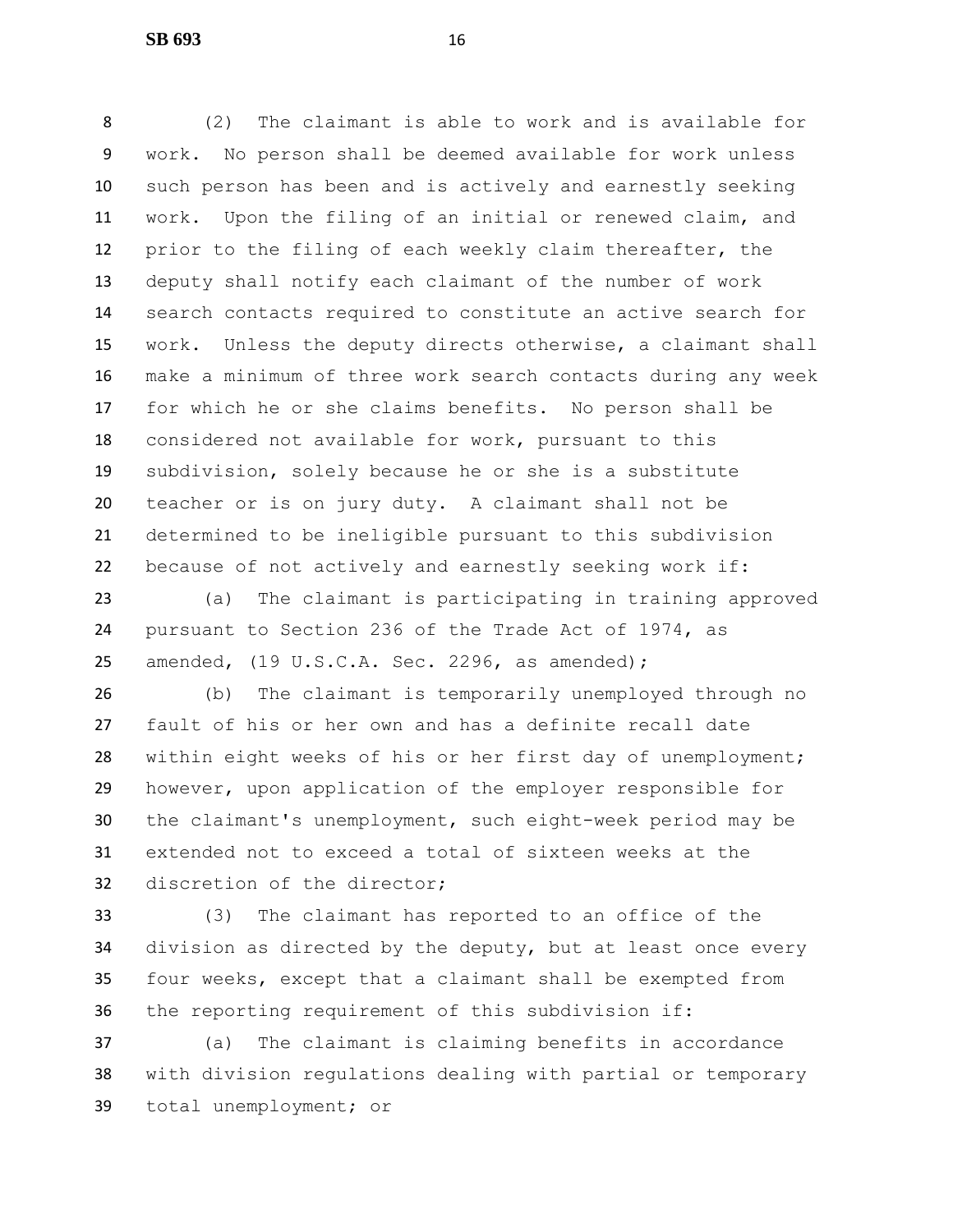(b) The claimant is temporarily unemployed through no fault of his or her own and has a definite recall date within eight weeks of his or her first day of unemployment; or

 (c) The director of the division of employment security has determined that the claimant belongs to a group or class of workers whose opportunities for reemployment will not be enhanced by reporting, or is prevented from reporting due to emergency conditions that limit access by the general public to an office that serves the area where the claimant resides, but only during the time such circumstances exist.

 Ineligibility pursuant to this subdivision shall begin on the first day of the week which the claimant was scheduled to claim and shall end on the last day of the week preceding the week during which the claimant does report to the division's office;

 (4) Prior to the first week of a period of total or partial unemployment for which the claimant claims benefits he or she has been totally or partially unemployed for a waiting period of one week. No more than one waiting week will be required in any benefit year. During calendar year 2008 and each calendar year thereafter, the one-week waiting period shall become compensable once his or her remaining balance on the claim is equal to or less than the compensable amount for the waiting period. No week shall be counted as a week of total or partial unemployment for the purposes of this subsection unless it occurs within the benefit year which includes the week with respect to which the claimant claims benefits;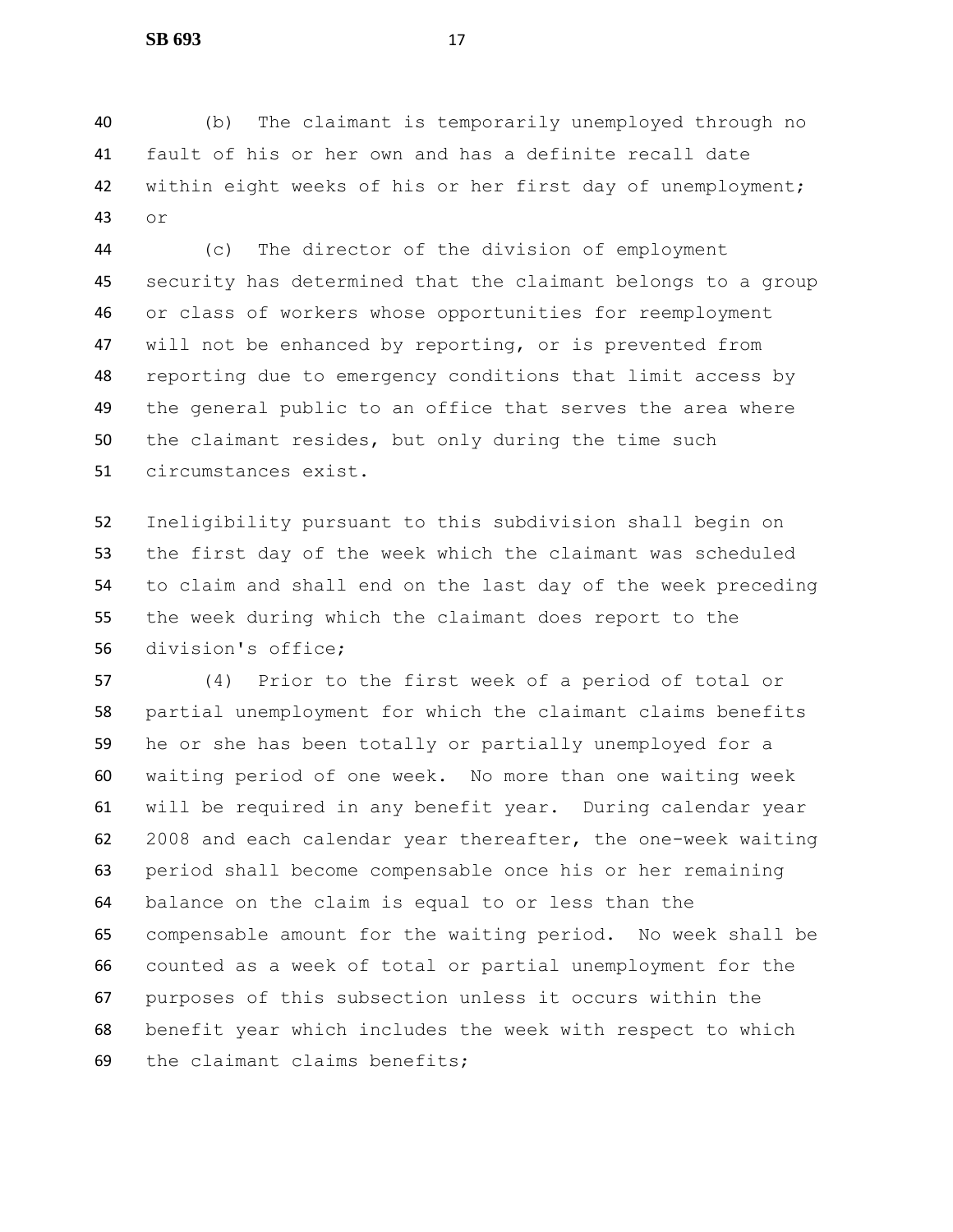(5) The claimant has made a claim for benefits within fourteen days from the last day of the week being claimed. The fourteen-day period may, for good cause, be extended to 73 twenty-eight days;

 (6) The claimant has reported to an employment office to participate in a reemployment assessment and reemployment services as directed by the deputy or designated staff of an employment office, unless the deputy determines that good cause exists for the claimant's failure to participate in such reemployment assessment and reemployment services. For purposes of this section, "reemployment services" may include, but not be limited to, the following:

 (a) Providing an orientation to employment office services;

(b) Providing job search assistance; and

(c) Providing labor market statistics or analysis;

 Ineligibility under this subdivision shall begin on the first day of the week which the claimant was scheduled to report for the reemployment assessment or reemployment services and shall end on the last day of the week preceding the week during which the claimant does report in person to the employment office for such reemployment assessment or reemployment services;

 (7) The claimant is participating in reemployment services, such as job search assistance services, as directed by the deputy if the claimant has been determined to be likely to exhaust regular benefits and to need reemployment services pursuant to a profiling system established by the division, unless the deputy determines that: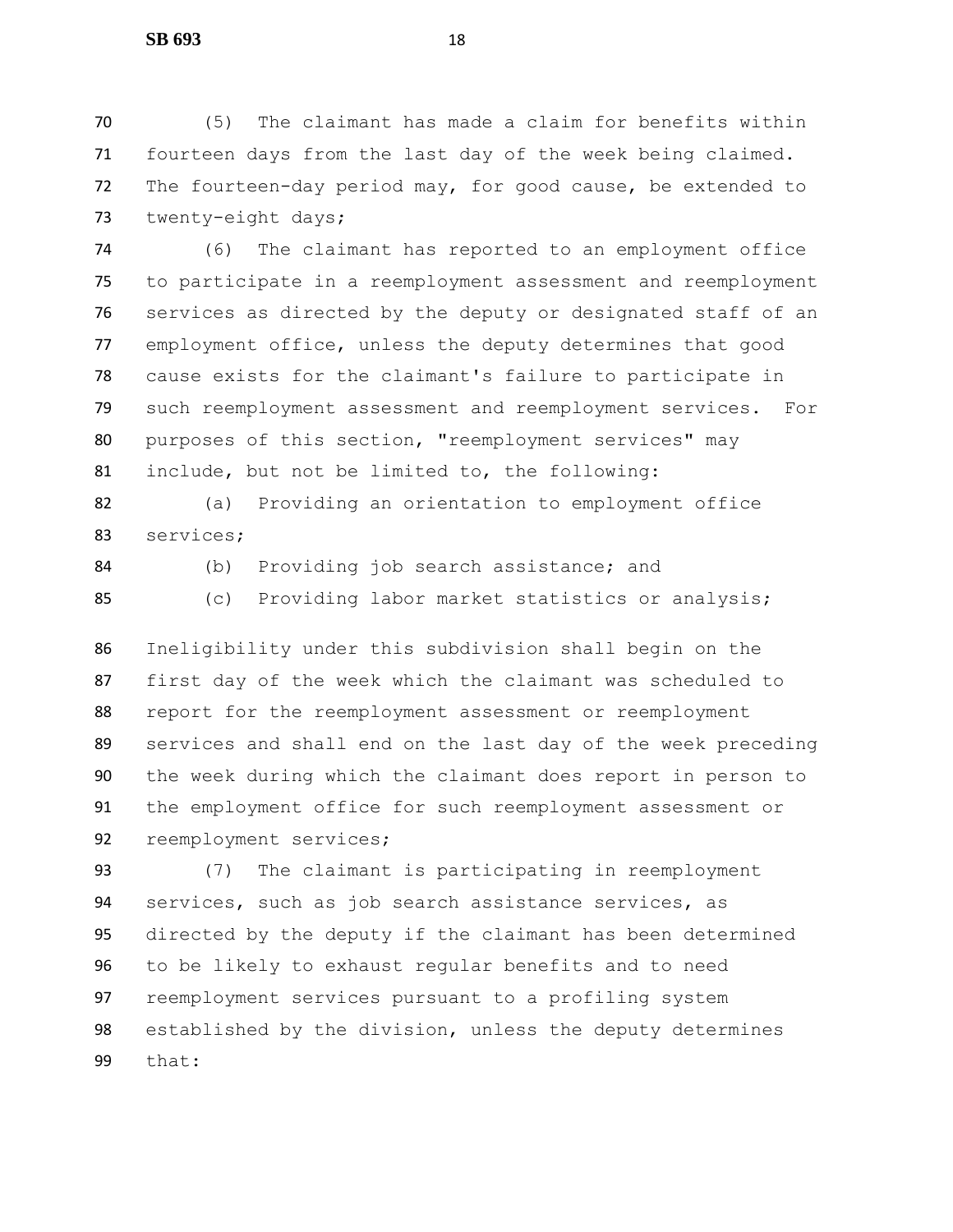(a) The individual has completed such reemployment services; or

 (b) There is justifiable cause for the claimant's failure to participate in such reemployment services.

 2. **A claimant who is unemployed due to being discharged from employment for failure to receive a vaccination against COVID-19 shall not be ineligible for benefits if the claimant failed to receive such vaccination because doing so would violate the claimant's religious or philosophical beliefs or if the vaccine is medically contraindicated for the claimant.**

 **3.** A claimant shall be ineligible for waiting week credit or benefits for any week for which the deputy finds he or she is or has been suspended by his or her most recent employer for misconduct connected with his or her work. Suspensions of four weeks or more shall be treated as discharges.

 **[**3.**] 4.** (1) Benefits based on "service in employment", described in subsections 7 and 8 of section 288.034, shall be payable in the same amount, on the same terms and subject to the same conditions as compensation payable on the basis of other service subject to this law; except that:

 (a) With respect to service performed in an instructional, research, or principal administrative capacity for an educational institution, benefits shall not be paid based on such services for any week of unemployment commencing during the period between two successive academic years or terms, or during a similar period between two regular but not successive terms, or during a period of paid sabbatical leave provided for in the individual's contract, to any individual if such individual performs such services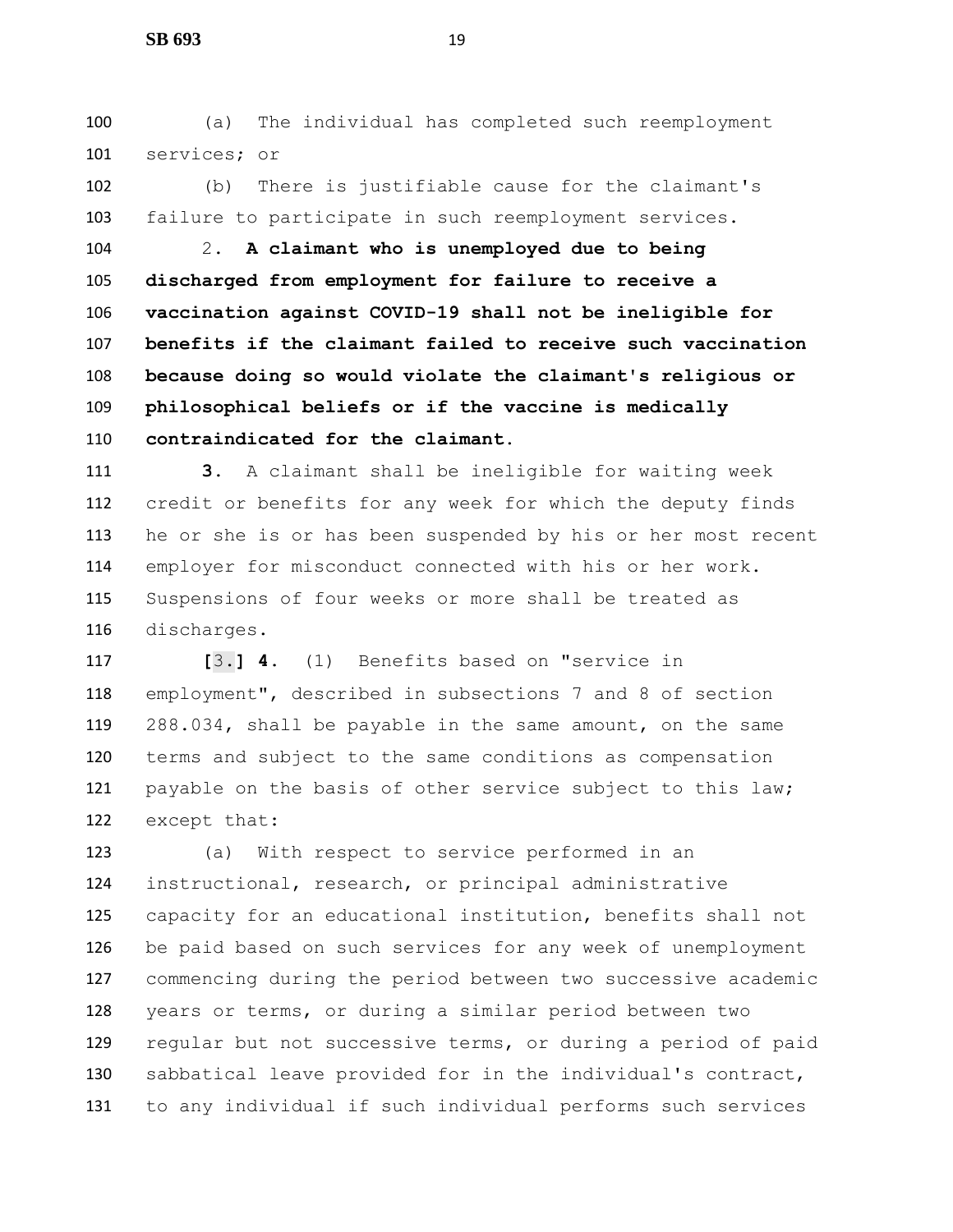in the first of such academic years (or terms) and if there is a contract or a reasonable assurance that such individual will perform services in any such capacity for any educational institution in the second of such academic years or terms;

 (b) With respect to services performed in any capacity (other than instructional, research, or principal administrative capacity) for an educational institution, benefits shall not be paid on the basis of such services to any individual for any week which commences during a period between two successive academic years or terms if such individual performs such services in the first of such academic years or terms and there is a contract or a reasonable assurance that such individual will perform such 146 services in the second of such academic years or terms;

 (c) With respect to services described in paragraphs (a) and (b) of this subdivision, benefits shall not be paid on the basis of such services to any individual for any week which commences during an established and customary vacation period or holiday recess if such individual performed such services in the period immediately before such vacation period or holiday recess, and there is reasonable assurance that such individual will perform such services immediately following such vacation period or holiday recess;

 (d) With respect to services described in paragraphs (a) and (b) of this subdivision, benefits payable on the basis of services in any such capacity shall be denied as specified in paragraphs (a), (b), and (c) of this subdivision to any individual who performed such services at an educational institution while in the employ of an educational service agency, and for this purpose the term "educational service agency" means a governmental agency or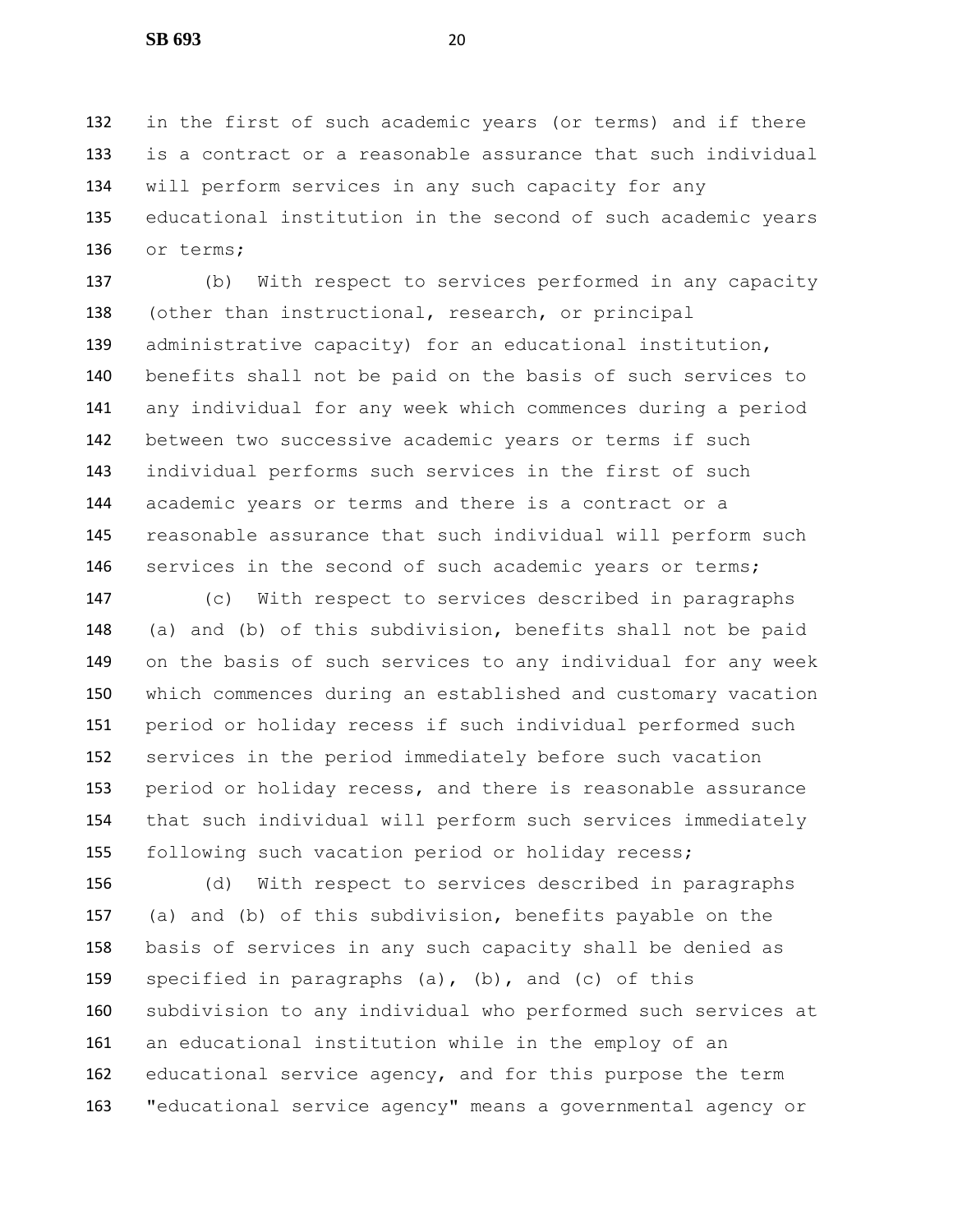governmental entity which is established and operated exclusively for the purpose of providing such services to one or more educational institutions.

 (2) If compensation is denied for any week pursuant to paragraph (b) or (d) of subdivision (1) of this subsection to any individual performing services at an educational institution in any capacity (other than instructional, 171 research or principal administrative capacity), and such individual was not offered an opportunity to perform such 173 services for the second of such academic years or terms, such individual shall be entitled to a retroactive payment of the compensation for each week for which the individual filed a timely claim for compensation and for which compensation was denied solely by reason of paragraph (b) or (d) of subdivision (1) of this subsection.

 **[**4.**] 5.** (1) A claimant shall be ineligible for waiting week credit, benefits or shared work benefits for any week for which he or she is receiving or has received remuneration exceeding his or her weekly benefit amount or shared work benefit amount in the form of:

 (a) Compensation for temporary partial disability pursuant to the workers' compensation law of any state or pursuant to a similar law of the United States;

 (b) A governmental or other pension, retirement or 188 retired pay, annuity, or other similar periodic payment which is based on the previous work of such claimant to the extent that such payment is provided from funds provided by a base period or chargeable employer pursuant to a plan maintained or contributed to by such employer; but, except for such payments made pursuant to the Social Security Act or the Railroad Retirement Act of 1974 (or the corresponding provisions of prior law), the provisions of this paragraph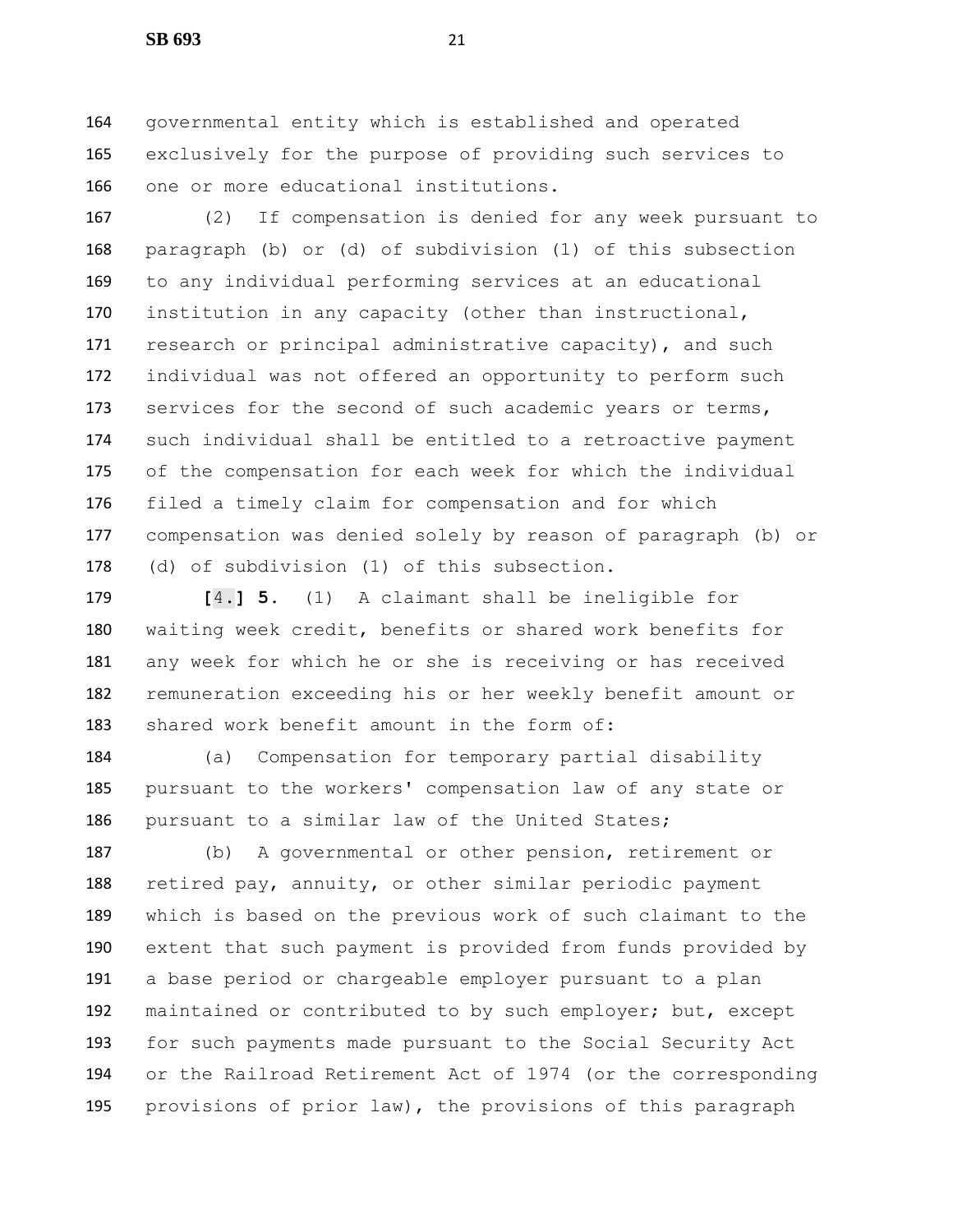shall not apply if the services performed for such employer by the claimant after the beginning of the base period (or remuneration for such services) do not affect eligibility for or increase the amount of such pension, retirement or 200 retired pay, annuity or similar payment.

 (2) If the remuneration referred to in this subsection is less than the benefits which would otherwise be due, the claimant shall be entitled to receive for such week, if 204 otherwise eligible, benefits reduced by the amount of such remuneration, and, if such benefit is not a multiple of one dollar, such amount shall be lowered to the next multiple of one dollar.

 (3) Notwithstanding the provisions of subdivisions (1) and (2) of this subsection, if a claimant has contributed in any way to the Social Security Act or the Railroad Retirement Act of 1974, or the corresponding provisions of prior law, no part of the payments received pursuant to such federal law shall be deductible from the amount of benefits received pursuant to this chapter.

 **[**5.**] 6.** A claimant shall be ineligible for waiting week credit or benefits for any week for which or a part of which he or she has received or is seeking unemployment benefits pursuant to an unemployment insurance law of another state or the United States; provided, that if it be finally determined that the claimant is not entitled to such unemployment benefits, such ineligibility shall not apply.

 **[**6.**] 7.** (1) A claimant shall be ineligible for waiting week credit or benefits for any week for which the deputy finds that such claimant's total or partial unemployment is due to a stoppage of work which exists because of a labor dispute in the factory, establishment or other premises in which such claimant is or was last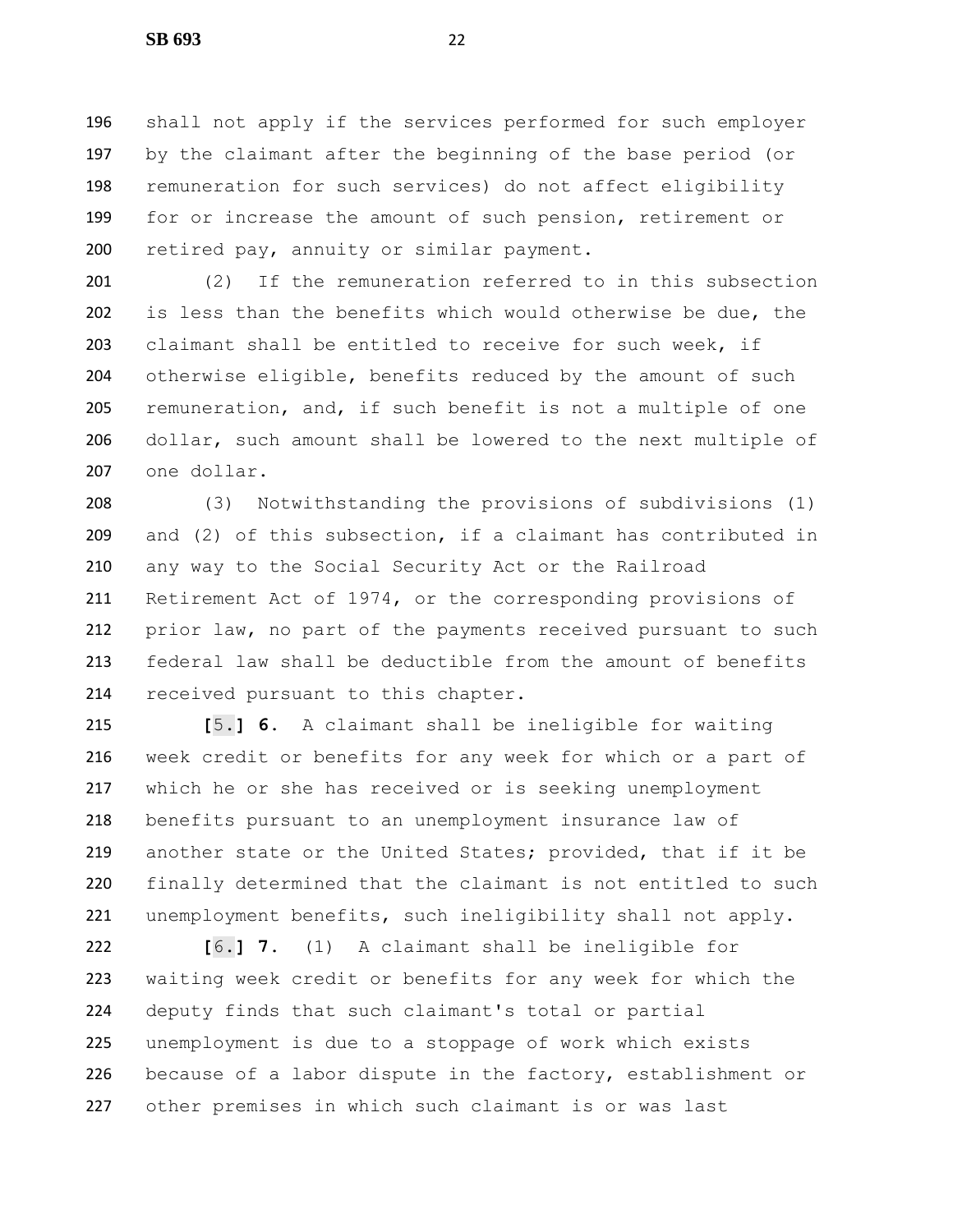employed. In the event the claimant secures other employment from which he or she is separated during the existence of the labor dispute, the claimant must have obtained bona fide employment as a permanent employee for at least the major part of each of two weeks in such subsequent employment to terminate his or her ineligibility. If, in any case, separate branches of work which are commonly conducted as separate businesses at separate premises are 236 conducted in separate departments of the same premises, each such department shall for the purposes of this subsection be deemed to be a separate factory, establishment or other premises. This subsection shall not apply if it is shown to 240 the satisfaction of the deputy that:

 (a) The claimant is not participating in or financing or directly interested in the labor dispute which caused the 243 stoppage of work; and

 (b) The claimant does not belong to a grade or class of workers of which, immediately preceding the commencement of the stoppage, there were members employed at the premises 247 at which the stoppage occurs, any of whom are participating in or financing or directly interested in the dispute.

 (2) "Stoppage of work" as used in this subsection means a substantial diminution of the activities, production or services at the establishment, plant, factory or premises of the employing unit. This definition shall not apply to a strike where the employees in the bargaining unit who initiated the strike are participating in the strike. Such employees shall not be eligible for waiting week credit or benefits during the period when the strike is in effect, regardless of diminution, unless the employer has been found guilty of an unfair labor practice by the National Labor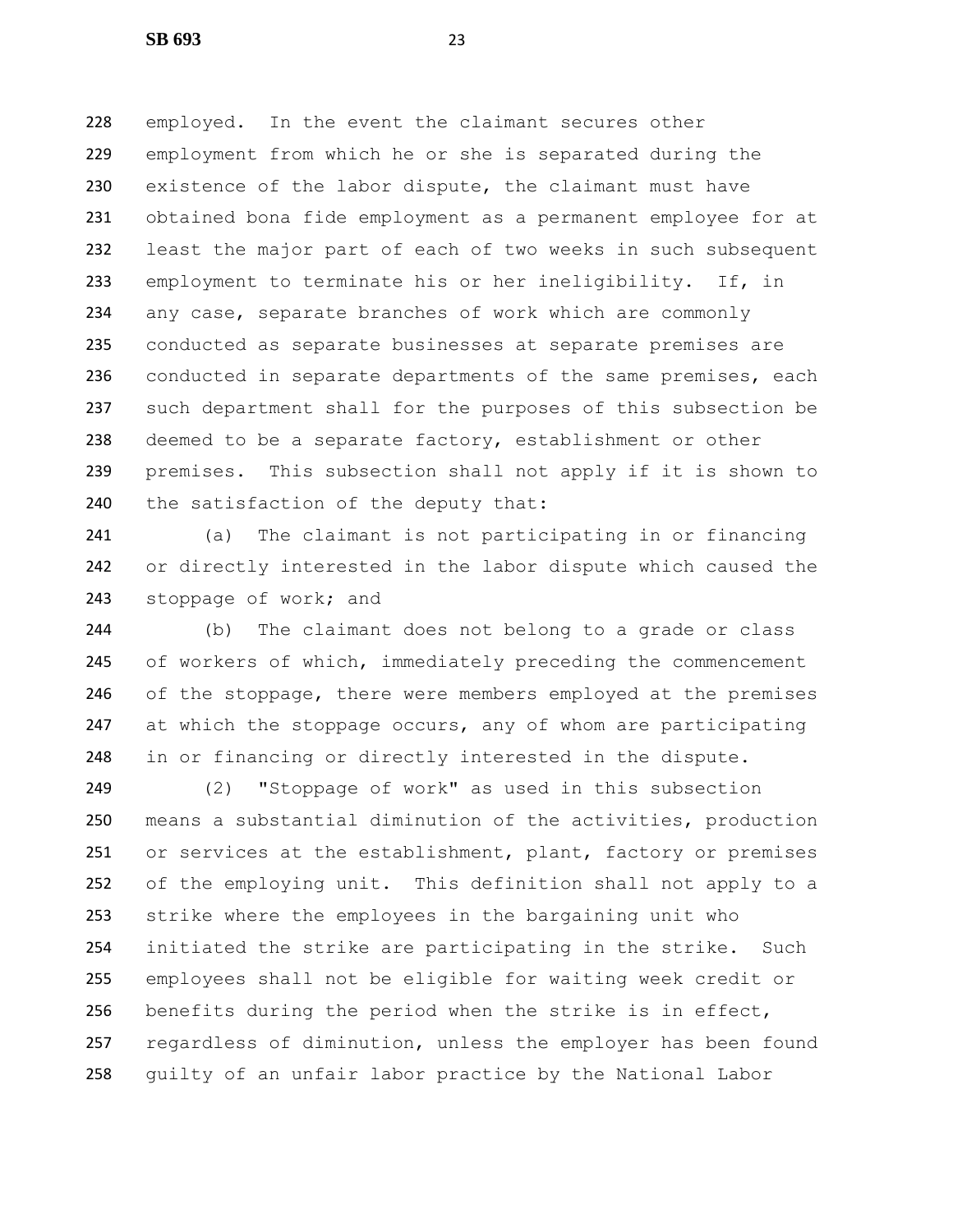Relations Board or a federal court of law for an act or actions preceding or during the strike.

 **[**7.**] 8.** On or after January 1, 1978, benefits shall not be paid to any individual on the basis of any services, substantially all of which consist of participating in sports or athletic events or training or preparing to so participate, for any week which commences during the period between two successive sport seasons (or similar periods) if such individual performed such services in the first of such seasons (or similar periods) and there is a reasonable assurance that such individual will perform such services in the later of such seasons (or similar periods).

 **[**8.**] 9.** Benefits shall not be payable on the basis of services performed by an alien, unless such alien is an individual who was lawfully admitted for permanent residence 274 at the time such services were performed, was lawfully present for purposes of performing such services, or was permanently residing in the United States under color of law at the time such services were performed (including an alien who was lawfully present in the United States as a result of the application of the provisions of Section 212(d)(5) of the Immigration and Nationality Act).

 (1) Any data or information required of individuals applying for benefits to determine whether benefits are not payable to them because of their alien status shall be uniformly required from all applicants for benefits.

 (2) In the case of an individual whose application for benefits would otherwise be approved, no determination that benefits to such individual are not payable because of such individual's alien status shall be made except upon a preponderance of the evidence.